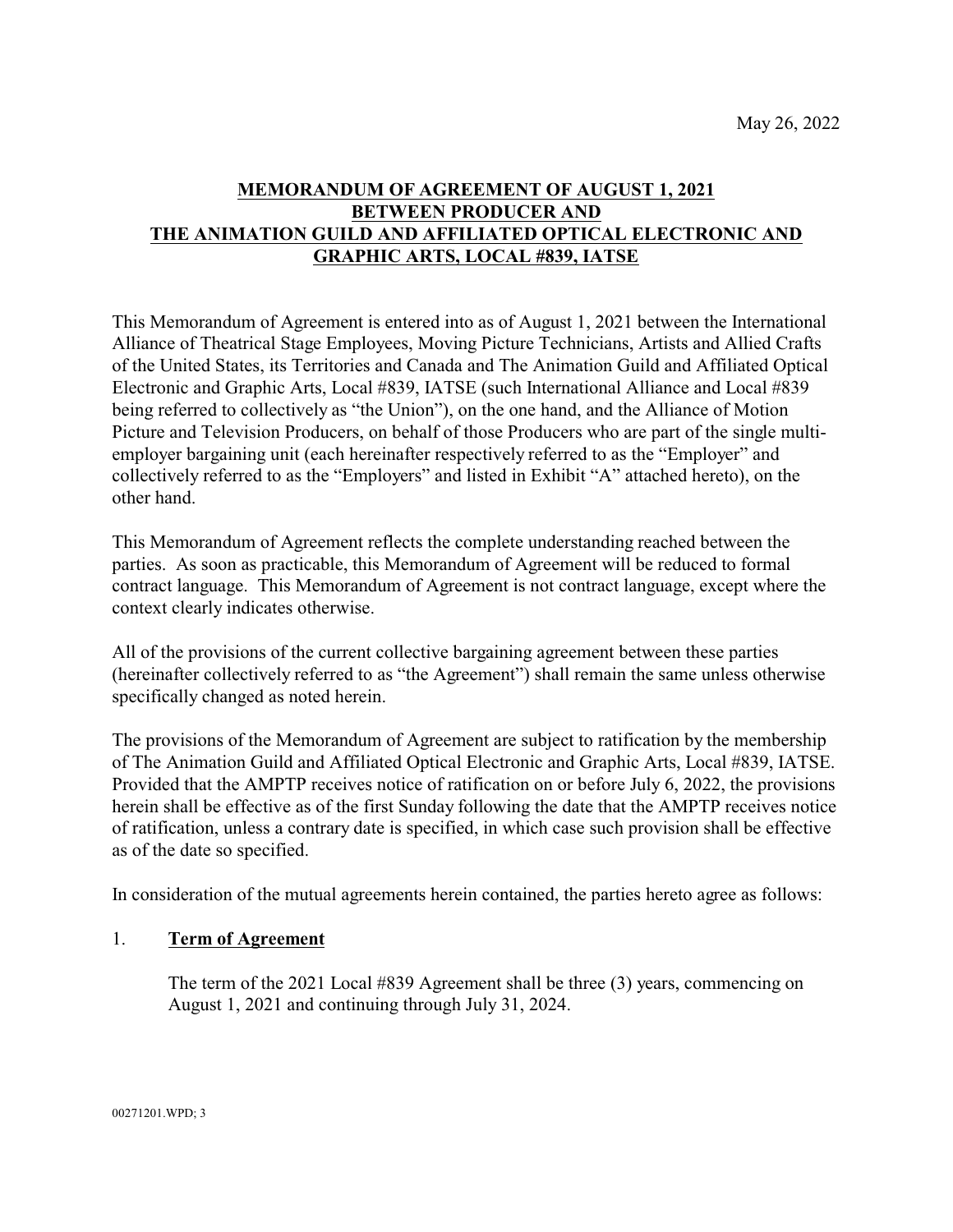### 2. **Wage Minimums**

Except as otherwise provided herein (see Items 4.b., 5 and 7), the minimum wage rates shall be increased as follows:

By three percent (3%) retroactive to August 1, 2021; By three percent (3%) effective July 31, 2022; and By three percent (3%) effective July 30, 2023.

These increases shall be compounded. All retroactive payments shall be made as soon as practicable.

## 3. **Health and Pension**

Update the references in Article 18 to the "2018 I.A.T.S.E. and M.P.T.A.A.C. Basic Agreement" to the "2021 I.A.T.S.E. and M.P.T.A.A.C. Basic Agreement," and update the reference to "the period commencing August 1, 2018 to and including July 31, 2021" to "the period commencing August 1, 2021 to and including July 31, 2024," so as to result in the following:

- a. Increase the "Basic Rate" in Article 18.C. of the Agreement for any Producer which qualifies as a "\$15 Million Contributor" by forty cents (\$0.40) per hour for each hour worked by or guaranteed an employee effective August 1, 2021; by an additional forty cents (\$0.40) per hour for each hour worked by or guaranteed an employee effective July 31, 2022; and by an additional forty cents (\$0.40) per hour for each hour worked by or guaranteed an employee effective July 30, 2023. Any retroactive payments shall be made as soon as practicable.
- b. In recognition of the disproportionate level of Post '60s and Supplemental Market contributions made to the Motion Picture Industry Pension and Health Plans by certain signatory Producers, the parties agree to increase the "Premium Rate" in Article 18.C. of the Agreement for Producers which do not qualify as a "\$15 Million Contributor" by one dollar and twenty cents (\$1.20) per hour for each hour worked by or guaranteed an employee effective August 1, 2021; by an additional one dollar and twenty cents (\$1.20) per hour for each hour worked by or guaranteed an employee effective July 31, 2022; and by an additional one dollar and twenty cents (\$1.20) per hour for each hour worked by or guaranteed an employee effective July 30, 2023. Any retroactive payments shall be made as soon as practicable.
- c. The bargaining parties agree to recommend that the pension improvements and contingencies negotiated for the bargaining unit under the Producer-I.A.T.S.E. and M.P.T.A.A.C. Basic Agreement of 2021 shall likewise apply to the Local #839 bargaining unit.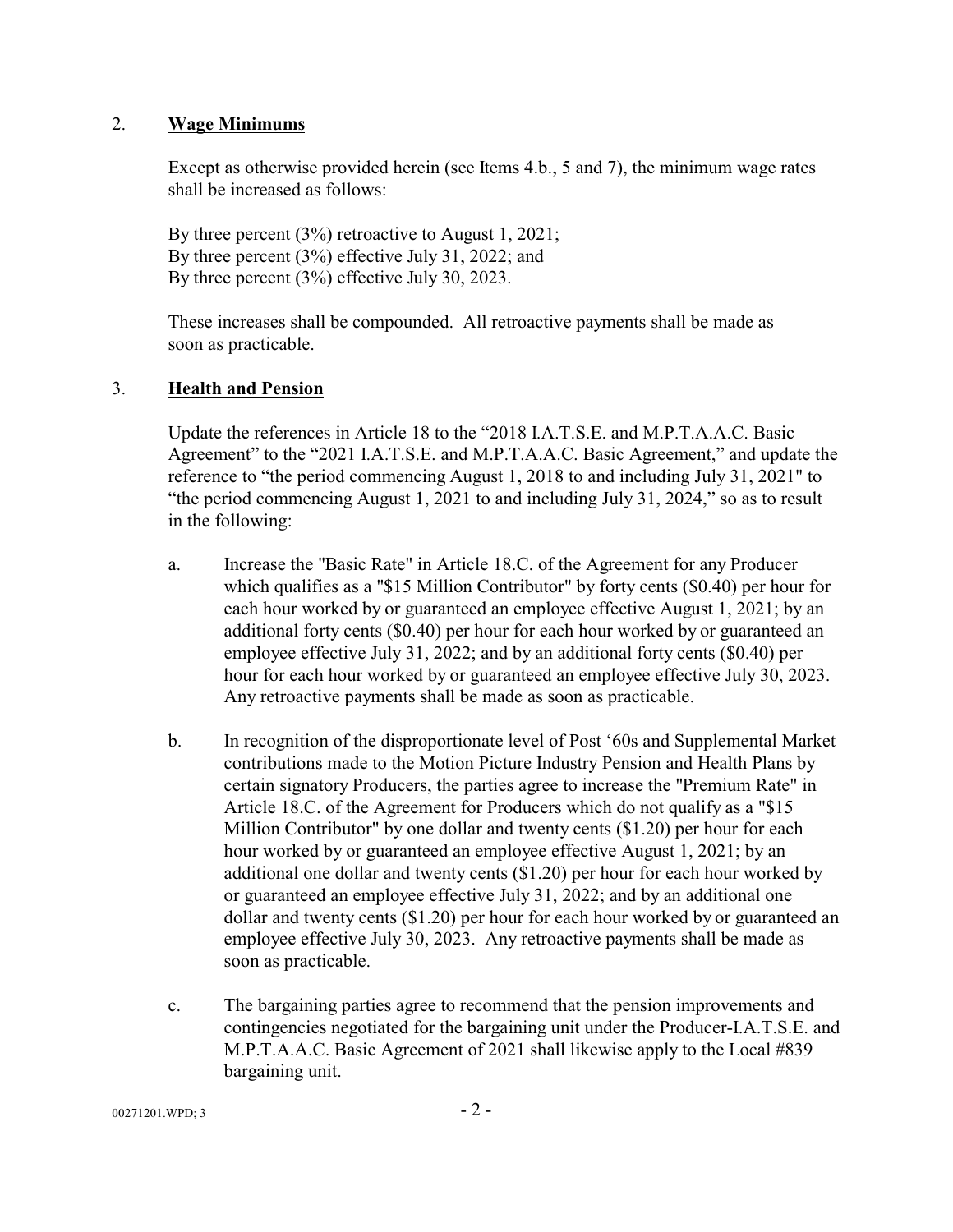### d. **Increase Benefits for On-Call Employees**

The bargaining parties agree to recommend to the Directors of the Motion Picture Industry Pension and Health Plans to increase the basis for making "on call" weekly contributions under Articles 18.A., B. and C. as follows:

"On call" weekly contributions shall be based upon a fifty-six (56) hour week (sixty (60) hour week effective *[insert date that is the first Sunday following the AMPTP's receipt of notice of ratification]*."

### 4. **Animation Timers**

### a. **Job Classification - Rename Sheet Timers to Animation Timer**

Rename "Sheet Timer" to "Animation Timer" in Occupation Code 21-335 and in the Unit Rates.

### b. **Freelance Timing**

*Modify the freelance timing Unit Rates for the now-titled Animation Timer job classification as follows:*

| <b>Animation Timer</b>                                                                                       | Rate          | <b>H&amp;W</b> and Pension<br><b>Hours</b>                          |
|--------------------------------------------------------------------------------------------------------------|---------------|---------------------------------------------------------------------|
| <i>Effective on or after the first</i><br>Sunday following the AMPTP's<br>receipt of notice of ratification: | \$4.20/foot   | 8 hours/70 feet                                                     |
| Effective the first Sunday one year<br>after the AMPTP receives notice of<br>ratification:                   | \$4.41/foot   | (contributions may<br>be made on a <i>pro</i><br><i>rata</i> basis) |
| Effective January 1, 2024                                                                                    | $$4.63/f$ oot |                                                                     |

*The foregoing rates are not subject to general wage increases.*

## 5. **Color Designer**

- a. Effective on the first Sunday following the AMPTP's receipt of notice of ratification, increase the minimum wage rates for Color Designer (21-501) to:
	- $(1)$ st 6 months: \$1,742.94/week; \$43.57/hour\*
	- $(2)$ <sup>nd</sup> 6 months: \$1,782.34/week; \$44.56/hour\*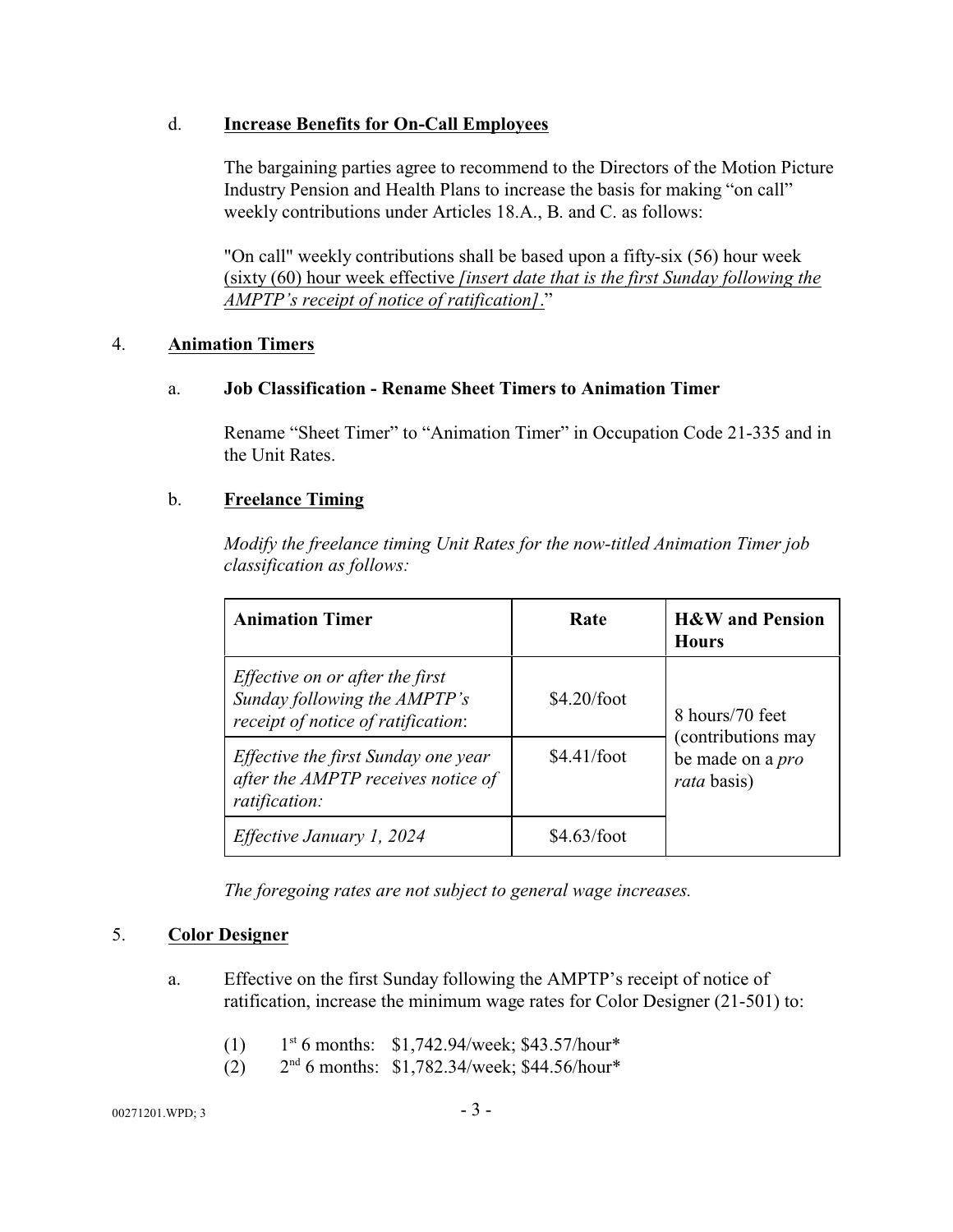(3) Journey: \$2,000.00/week; \$50.00/hour\*\*

\*The foregoing rates in (1) and (2) above are not subject to the general wage increase in the first year of the Agreement, but will be eligible for the negotiated general wage increase in the second and third years of the Agreement.

\*\*The foregoing rate in (3) above shall not be subject to the general wage increases in the first and second years of the Agreement, but will be eligible for the negotiated wage increase in the third year of the Agreement.

b. *Add the following asterisked footnote "\*\*\*" to "21-501 Color Designer" in the wage scales for weekly employment to apply to such classification effective the first Sunday following the AMPTP's receipt of notice of ratification, as follows:*

"\*\*\* Effective *[insert date that is the first Sunday following the AMPTP's receipt of notice of ratification]*, a Color Designer designated by the Producer to be responsible for and supervise the work of others in the same classification shall be paid the key rate of 15% above the minimum Journey rate for the classification during such an assignment."

- c. Effective on the first Sunday following the AMPTP's receipt of notice of ratification, the Color Designer (21-501) classification shall not apply to background painting. In the event that an employee employed as a Color Designer believes that background painting has been assigned to the employee, the employee should promptly bring the matter to the attention of the Producer. Should the Color Designer perform background painting at the request of a Producer, the Color Designer should be paid the minimum scale of a Background Artist (21-032) for such work.
- d. The Union agrees to withdraw the pending grievances against Fox Animation Television, Inc. and forever relinquishes all known and unknown claims regarding the use of the classification of Color Designer prior to the date that the AMPTP receives notice of ratification.
- e. The parties agree that the 21-501 Color Designer classification will be removed from "Ink and Paint," and the placement of the classification in the Wage Scales shall be discussed during the drafting of the Agreement.

#### 6. **Board Artists**

#### a. **Supervising Storyboard Artists**

Add the following asterisked footnote "\*\*" to "21-022 Animation Story Person/Animation Writer" in the wage scales for weekly employment to apply to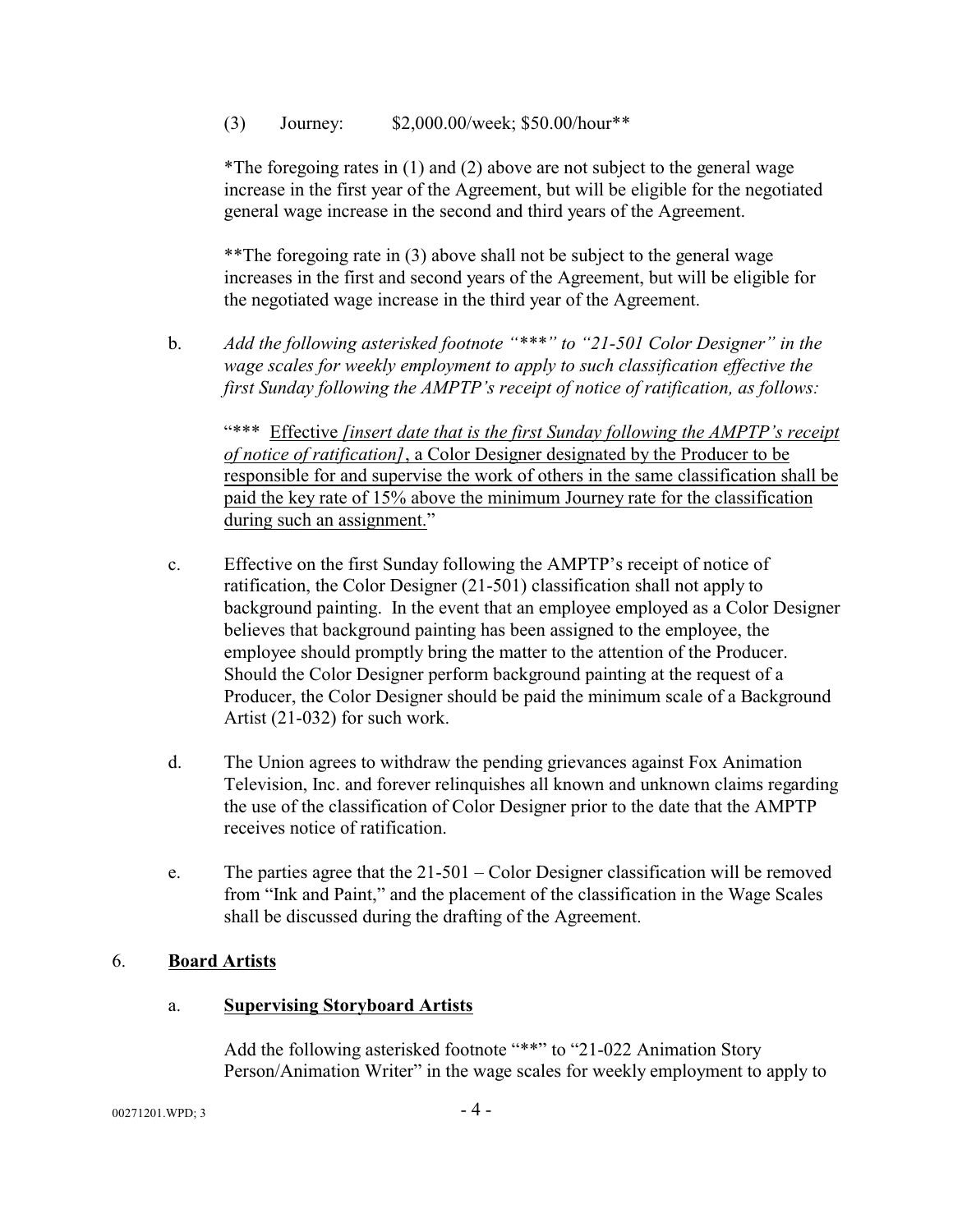such classification effective the first Sunday following the AMPTP's receipt of notice of ratification, as follows:

"\*\* An Animator, Background or Layout person designated by the Producer to be responsible for and supervise the work of others in the same classification shall be paid the key rate of 15% above the minimum Journey rate for the his classification during such an assignment. Effective *[insert date that is the first Sunday following the AMPTP's receipt of notice of ratification]*, an Animation Story Person designated by the Producer to be responsible for and supervise the work of others in the same classification shall be paid the key rate of 15% above the minimum Journey rate for the classification during such an assignment."

## b. **Production Board**

*Add the following footnote to 21-027 Production Board:*

*"*\*\*Effective *[insert date that is the first Sunday following the AMPTP's receipt of notice of ratification]*, when designated by the Producer to be responsible for and supervise the work of others in the same classification, the employee shall be paid the key rate of 15% above the minimum Journey rate for the classification during such an assignment."

## c. **Trainee Classification Reference in Sideletter O ("Story Artist Progression")**

The parties agree that the Trainee classification (21-222) referenced in Sideletter O ("Story Artist Progression") applies when used in connection with a Talent Development Program as provided in Article 24.

## d. **Retire Scene Planner Job Classification**

The parties agree to retire the job classification of 21-242 Scene Planner.

## e. **Storyboard Classification Unit Rates**

*Modify the Storyboard Classification Unit Rates on the following animated programs subject to a license agreement entered into on or after August 1, 2022 (or in the absence of a license agreement, commences production animation on or after August 1, 2022; in the case of a series or mini-series, production animation of the first episode or part commences on or after August 1, 2022) as follows:*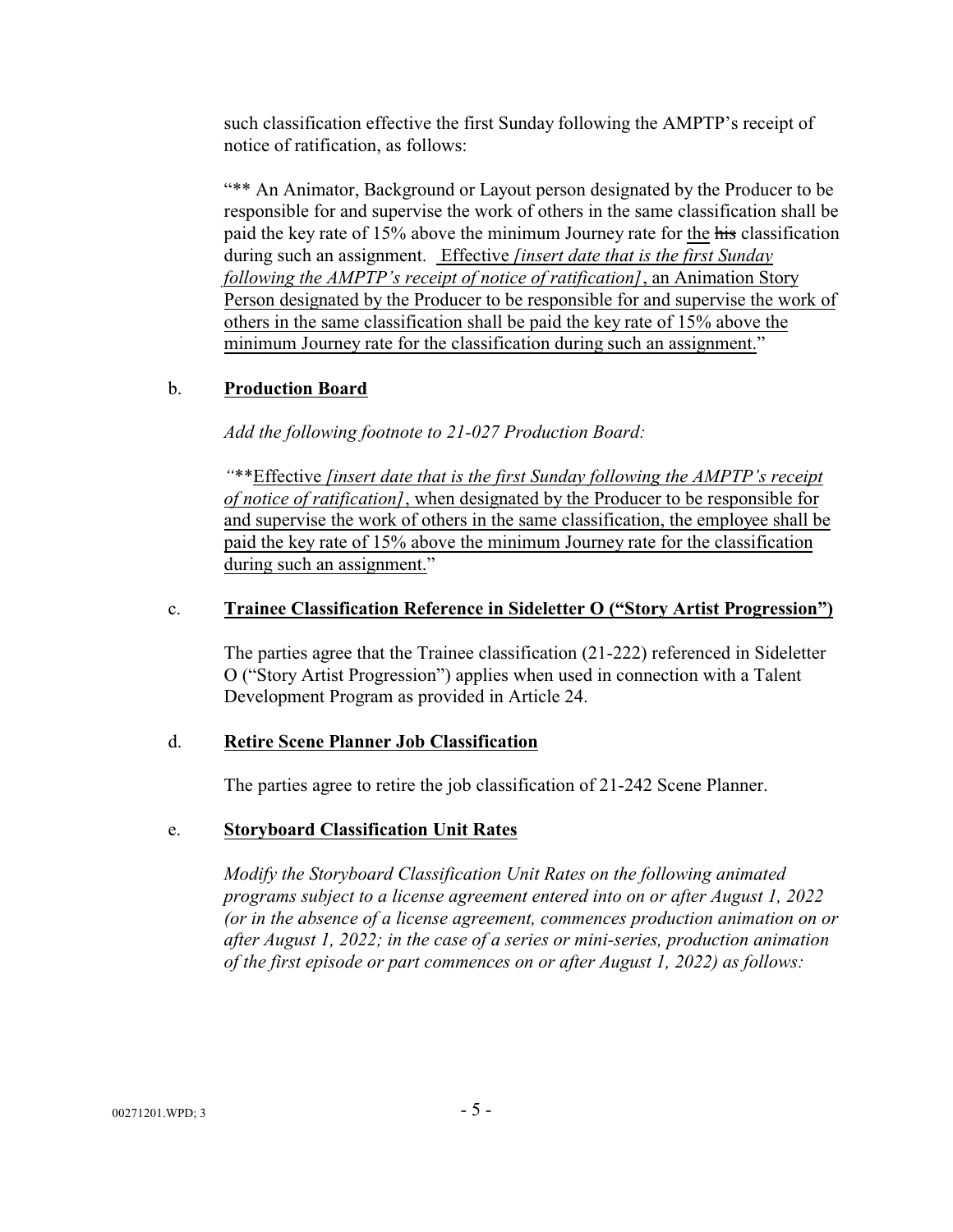|                 | Rate<br>(Subject to General<br>Wage Increases) | H&W and<br>Pension Hours |
|-----------------|------------------------------------------------|--------------------------|
| Storyboard Only | \$1,961.12                                     | 100<br>(currently 80)    |

# Short Subjects – Over 7 to 15 Minutes (TV or Theatrical)

Half-Hour Subjects (TV or Theatrical)

|                 | Rate<br>(Subject to General<br>Wage Increases) | H&W and Pension<br>Hours |
|-----------------|------------------------------------------------|--------------------------|
| Storyboard Only | \$3,724.09                                     | 240<br>(currently 148)   |

Subjects One Hour or More (TV)

|                 | Rate<br>(Subject to General<br>Wage Increases) | H&W and Pension<br>Hours |
|-----------------|------------------------------------------------|--------------------------|
| Storyboard Only | \$5,554.73                                     | 320<br>(currently 222)   |

Subjects One Hour or More But Less than 75 Minutes (Theatrical)

| Effective for contracts entered<br>into on or after August 1,<br>2022: | Rate<br>(Subject to General<br>Wage Increases) | H&W and Pension<br>Hours |
|------------------------------------------------------------------------|------------------------------------------------|--------------------------|
| Storyboard Only                                                        | \$5,554.73                                     | 320<br>(currently 222)   |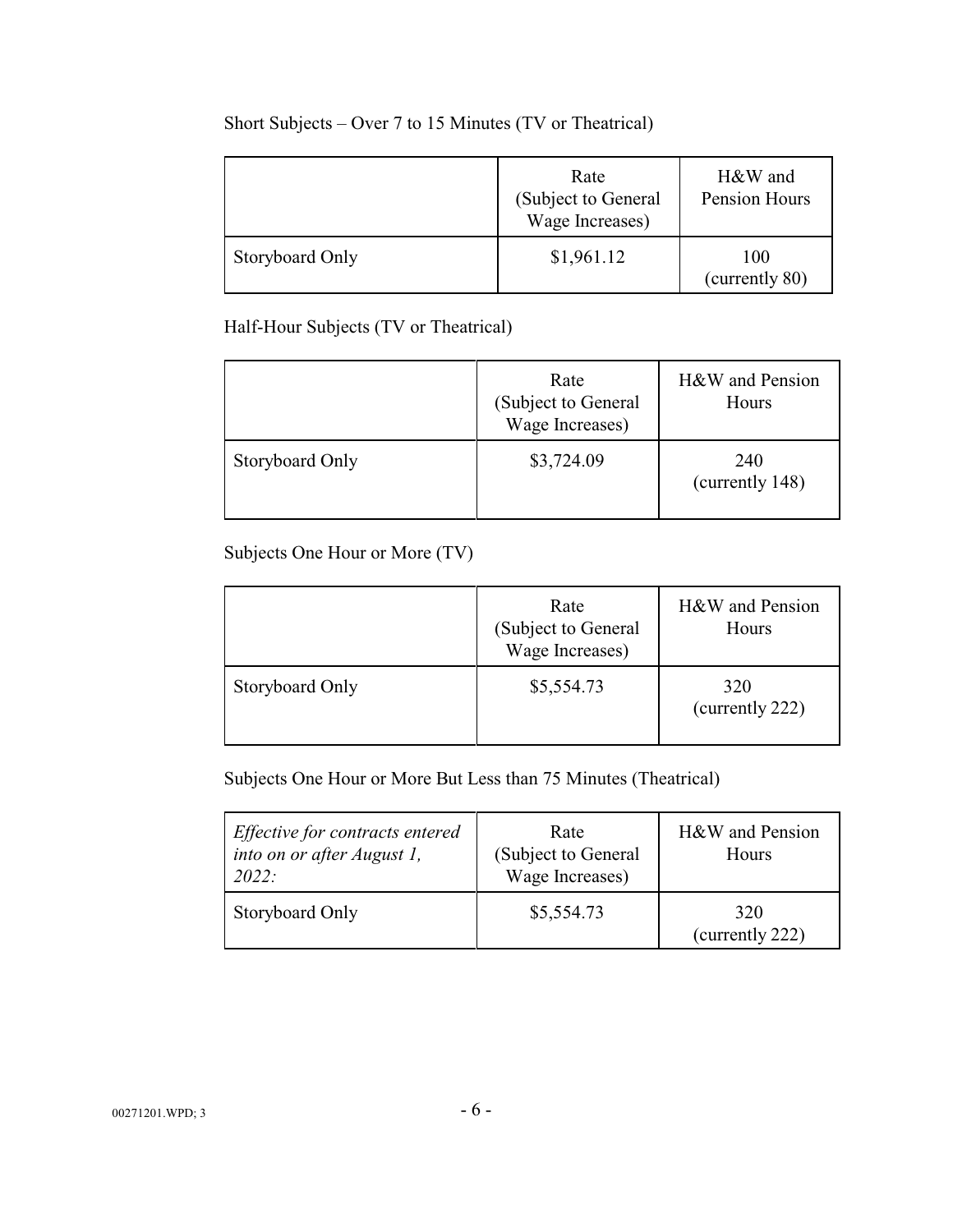Subjects 75 Minutes or More (Theatrical)

| Effective for contracts entered<br>into on or after August 1,<br>2022: | Rate<br>(Subject to General<br>Wage Increases) | H&W and Pension<br>Hours |
|------------------------------------------------------------------------|------------------------------------------------|--------------------------|
| Storyboard Only                                                        | \$7,477.53                                     | 425<br>(currently 222)   |

### 7. **Animation Writers**

### a. **Animation Writer Progression**

*The following is effective the first Sunday following the AMPTP's receipt of notice of ratification, unless provided otherwise below, for new hires and for current employees after satisfactory completion of the current level of progression.* 

The following progression will apply to animation writers (wages to be increased by the general wage increases). (New Occ. codes will need to be determined to identify these new job classifications.)

(1) Trainee under a Talent Development Program as provided in Article 24 of the Agreement. Following completion of a Talent Development Program, the animation writer may be paid at the Animation Writer  $1<sup>st</sup> 6$  months rate.

As an alternative, and in an effort to promote and support a pathway for the progression of animation writers, the following classification of Associate Animation Writer may apply:

Associate Animation Writer 1 st 6 mos.: \$37.81 hourly; \$1,512.40 weekly 2nd 6 mos.: \$43.23 hourly; \$1,729.20 weekly

(*Subject to right of Producer to request one six-month extension which the Union shall not unreasonably deny.*)

(2) Animation Writer 1 st 6 mos.: \$48.65 hourly; \$1,946.00 weekly

Journey: \$53.66 hourly; \$2,146.56 weekly.

(*Subject to right of Producer to request one six-month extension which the Union shall not unreasonably deny.*)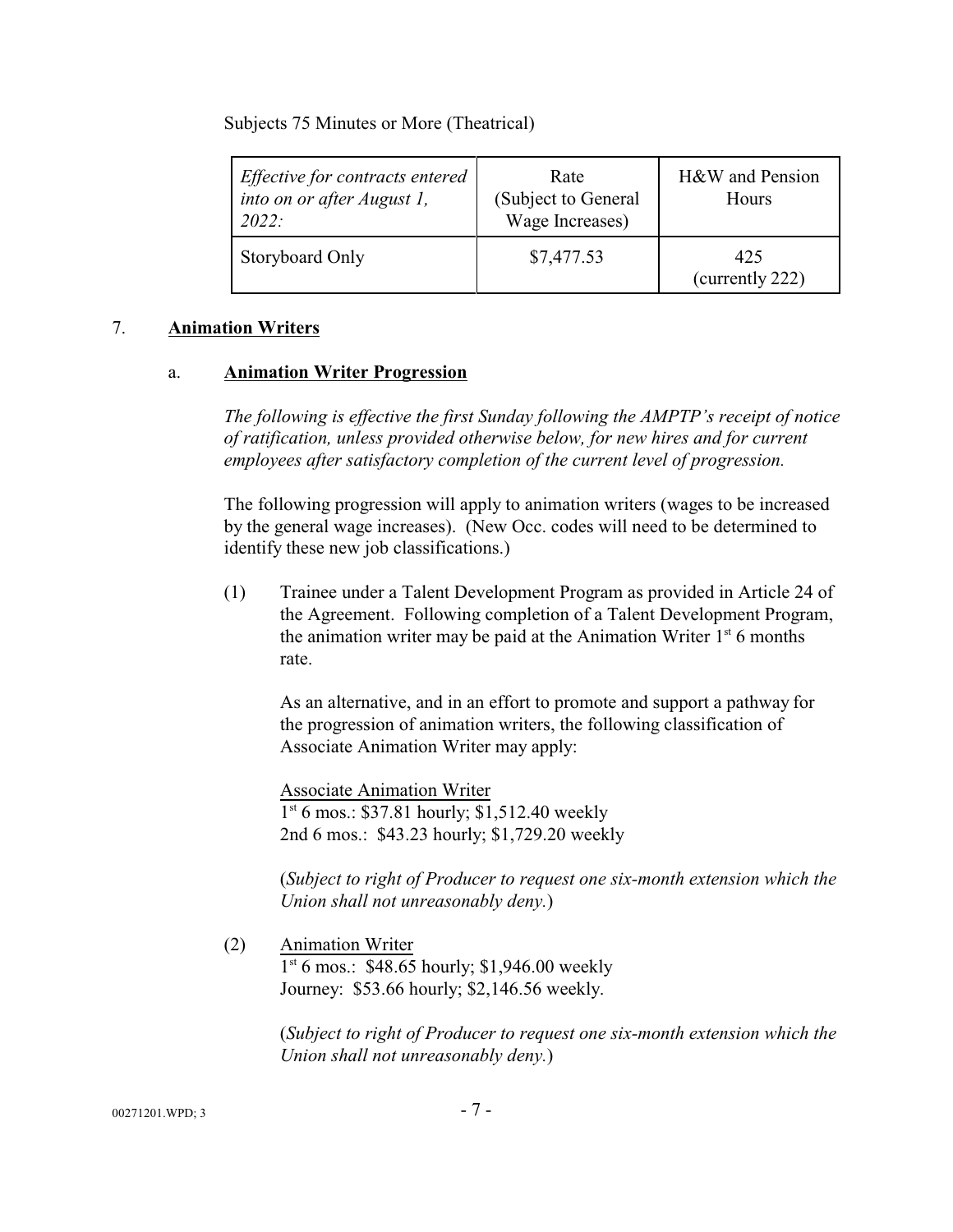- (3) Supervising Animation Writer \$61.71 hourly; \$2,468.54 weekly.
- b. *Effective for animated programs subject to a license agreement entered into on or after August 1, 2022 (or in the absence of a license agreement, commences production animation on or after August 1, 2022; in the case of a series or miniseries, production animation of the first episode or part commences on or after August 1, 2022):*

Modify the animation writer progression set forth in Item 7.a. above as provided in this Item 7.b. below. The following rates are not subject to any general wage increases in the first and second years of the Agreement:

(1) Associate Animation Writer 1 st 6 mos.: \$40.11 hourly; \$1,604.50 weekly 2nd 6 mos.: \$45.86 hourly; \$1,834.51 weekly

> (*Subject to right of Producer to request one six-month extension which the Union shall not unreasonably deny.*)

(2) Animation Writer Level 1 1st 6 mos.: \$51.61 hourly; \$2,064.51 weekly Journey: \$56.93 hourly; \$2,277.29 weekly.

> (*Subject to right of Producer to request one six-month extension which the Union shall not unreasonably deny.*)

- (3) Add the optional classification of Animation Writer Level 2 at the rate of \$63.00 hourly; \$2,520 weekly.
- (4) Supervising Animation Writer –\$72.50 hourly; \$2,900 weekly. This classification applies to an Animation Writer designated by the Producer to be responsible for and supervise the work of other writers.

## c. **Unit Rates for Animation Writers**

(1) Establish the following new Writer Classification Unit Rates for animated programs subject to a license agreement entered into on or after August 1, 2022 (or in the absence of a license agreement, commences production animation on or after August 1, 2022; in the case of a series or mini-series, production animation of the first episode or part commences on or after August 1, 2022) (other than those animated programs set forth in subparagraph (2) below):\*

\* See special effective date for Subjects One Hour or More (Theatrical)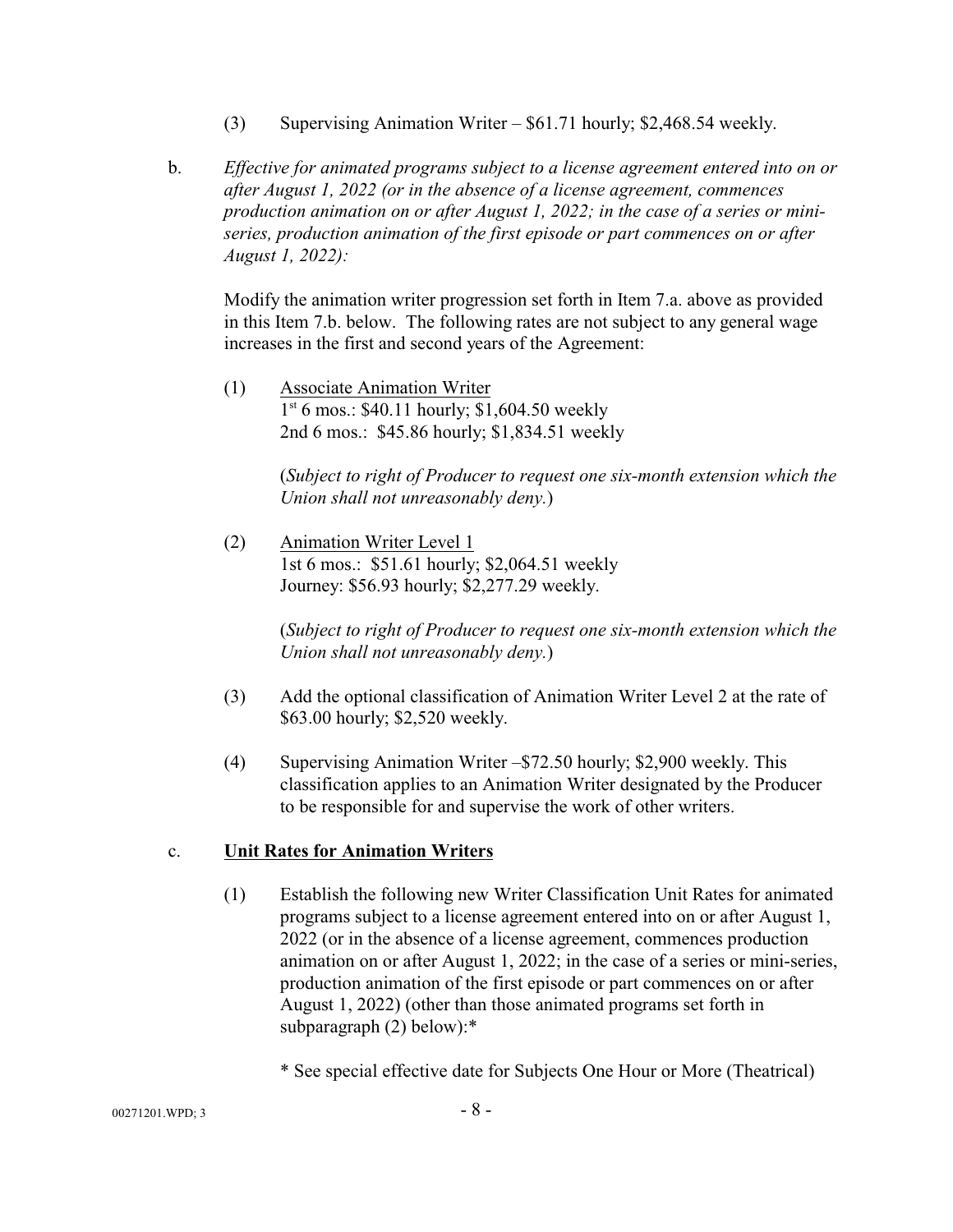The following are not subject to any general wage increases in the first and second years of the Agreement, but would be subject to any general wage increase in the third year of the Agreement.

Short Subjects – Over 7 to 15 Minutes (TV or Theatrical)

|                        | Rate<br>(Subject Only to the General Wage)<br>Increase in Year 3) |
|------------------------|-------------------------------------------------------------------|
| Synopsis and Outline   | \$1,262.18                                                        |
| Teleplay or Screenplay | \$4,116.87                                                        |

Half-Hour Subjects (TV or Theatrical)

|                        | Rate<br>(Subject Only to the General Wage<br>Increase in Year 3) |
|------------------------|------------------------------------------------------------------|
| Synopsis and Outline   | \$2,318.07                                                       |
| Teleplay or Screenplay | \$8,145.92                                                       |

Subjects One Hour or More (TV)

|                      | Rate<br>(Subject Only to the<br>General Wage Increase<br>in Year 3) | H&W and<br>Pension Hours                                   |
|----------------------|---------------------------------------------------------------------|------------------------------------------------------------|
| Synopsis and Outline | \$3,405.22                                                          | 100<br>$(150$ for TV<br>Subjects 75<br>Minutes or<br>More) |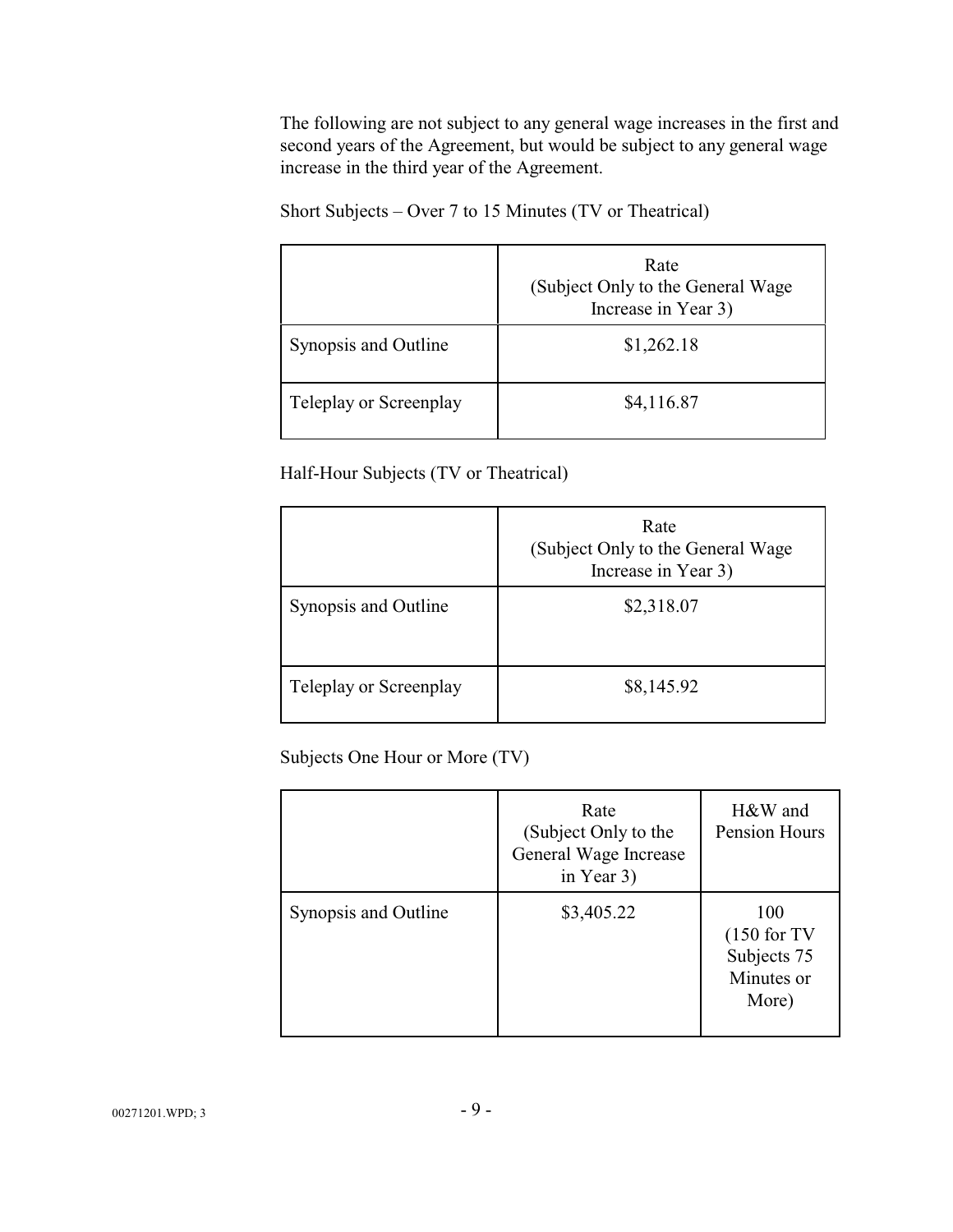|          | Rate<br>(Subject Only to the<br>General Wage Increase<br>in Year 3) | H&W and<br>Pension Hours                                   |
|----------|---------------------------------------------------------------------|------------------------------------------------------------|
| Teleplay | \$12,095.76                                                         | 325<br>$(350$ for TV<br>Subjects 75<br>Minutes or<br>More) |

Subjects One Hour or More But Less than 75 Minutes (Theatrical)

| <i>Effective for contracts</i><br>entered into on or after<br><i>August 1, 2022:</i> | Rate<br>(Subject Only to the<br>General Wage Increase<br>in Year 3) | H&W and<br>Pension Hours |
|--------------------------------------------------------------------------------------|---------------------------------------------------------------------|--------------------------|
| Synopsis and Outline                                                                 | \$3,405.22                                                          | 100                      |
| Teleplay or Screenplay                                                               | \$12,095.76                                                         | 325                      |

Subjects 75 Minutes or More (Theatrical)

| <i>Effective for contracts</i><br>entered into on or after<br>August 1, 2022: | Rate<br>(Subject Only to the<br>General Wage<br>Increase in Year 3) | H&W and Pension<br>Hours |
|-------------------------------------------------------------------------------|---------------------------------------------------------------------|--------------------------|
| Synopsis and Outline                                                          | \$4,455.44                                                          | 150                      |
| Teleplay or Screenplay                                                        | \$15,826.23                                                         | 560                      |

(2) Eliminate the "New Animation Writer" rates effective for contracts entered into on or after the first Sunday following the AMPTP's receipt of notice of ratification. No general wage increases shall apply to the "New Animation Writer" rates that continue in effect during the term of the Agreement.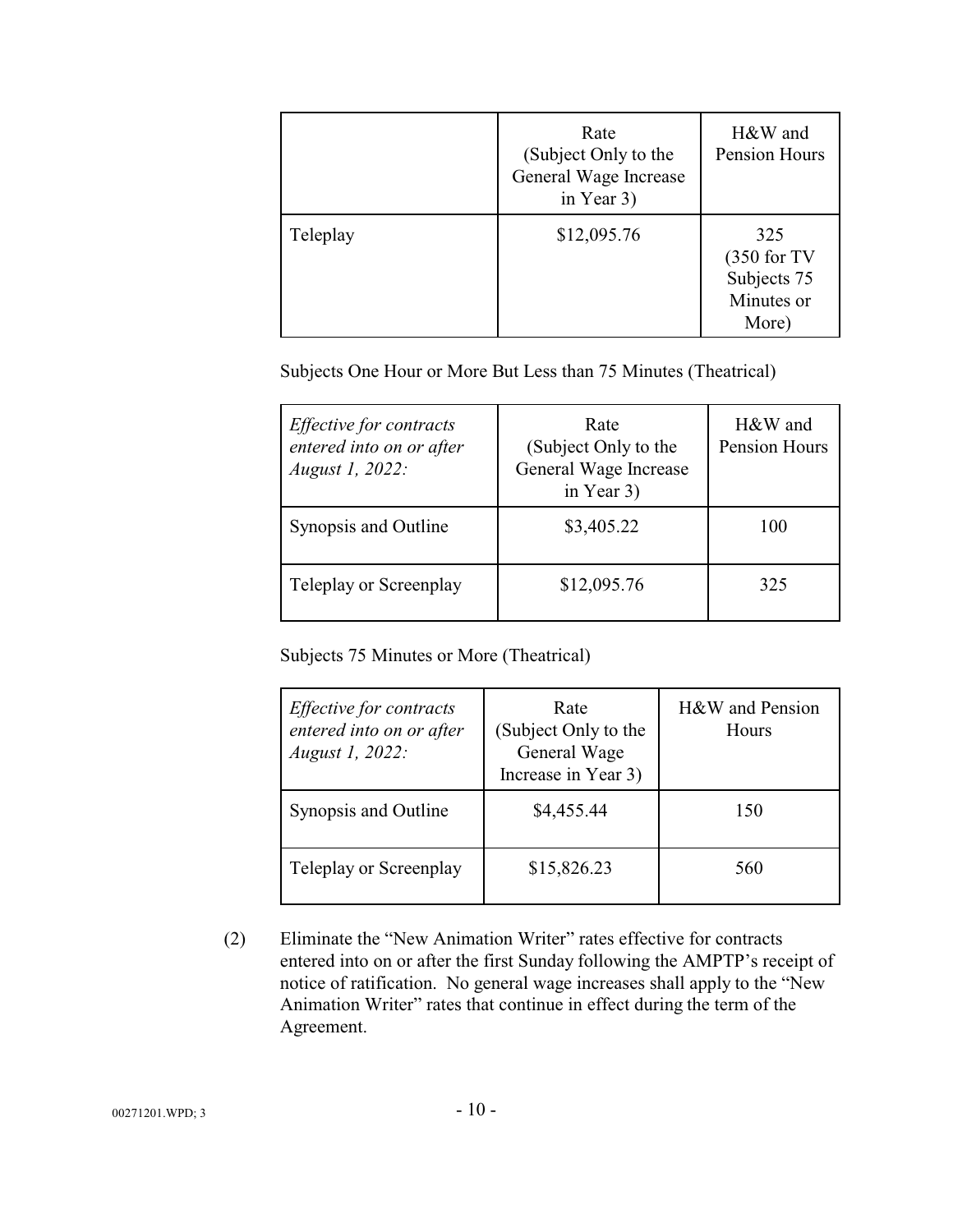(3) *Effective for contracts entered into on or after the first Sunday following 30 days after the AMPTP receives notice of ratification, Producers agree to establish the following "Pilot Development" rate to apply to a Synopsis and Outline, Teleplay and two rewrites or re-works on a pilot.\**

|                              | Rate<br>(Subject Only to the<br>General Wage Increase<br>in Year 3) | H&W and<br>Pension Hours |
|------------------------------|---------------------------------------------------------------------|--------------------------|
| Over 7 to 15 Minutes         | \$6,725.00                                                          | 250                      |
| Half-Hour Subjects           | \$13,080.00                                                         | 425                      |
| One Hour or More<br>Subjects | \$19,500.00                                                         | 530                      |

Pilot Development Rates (TV)

*\*If an additional re-write or re-work is required by the Producer, an additional 20% of the applicable Teleplay Unit rate shall be paid for each rewrite or re-work. Any amount negotiated in excess of the above minimums may be applied against any additional compensation for re-write or re-work when due.*

(4) *Effective for contracts entered into on or after the first Sunday following 30 days after the AMPTP receives notice of ratification, Producers agree to increase MPI hours for bibles as follows:*

|             | Current<br>H&W and Pension<br>Hours | Proposed<br>H&W and Pension<br>Hours |
|-------------|-------------------------------------|--------------------------------------|
| Pitch bible | 33                                  | 40                                   |
| Mini bible  | 100                                 | 115                                  |
| Full bible  | 250                                 | 300                                  |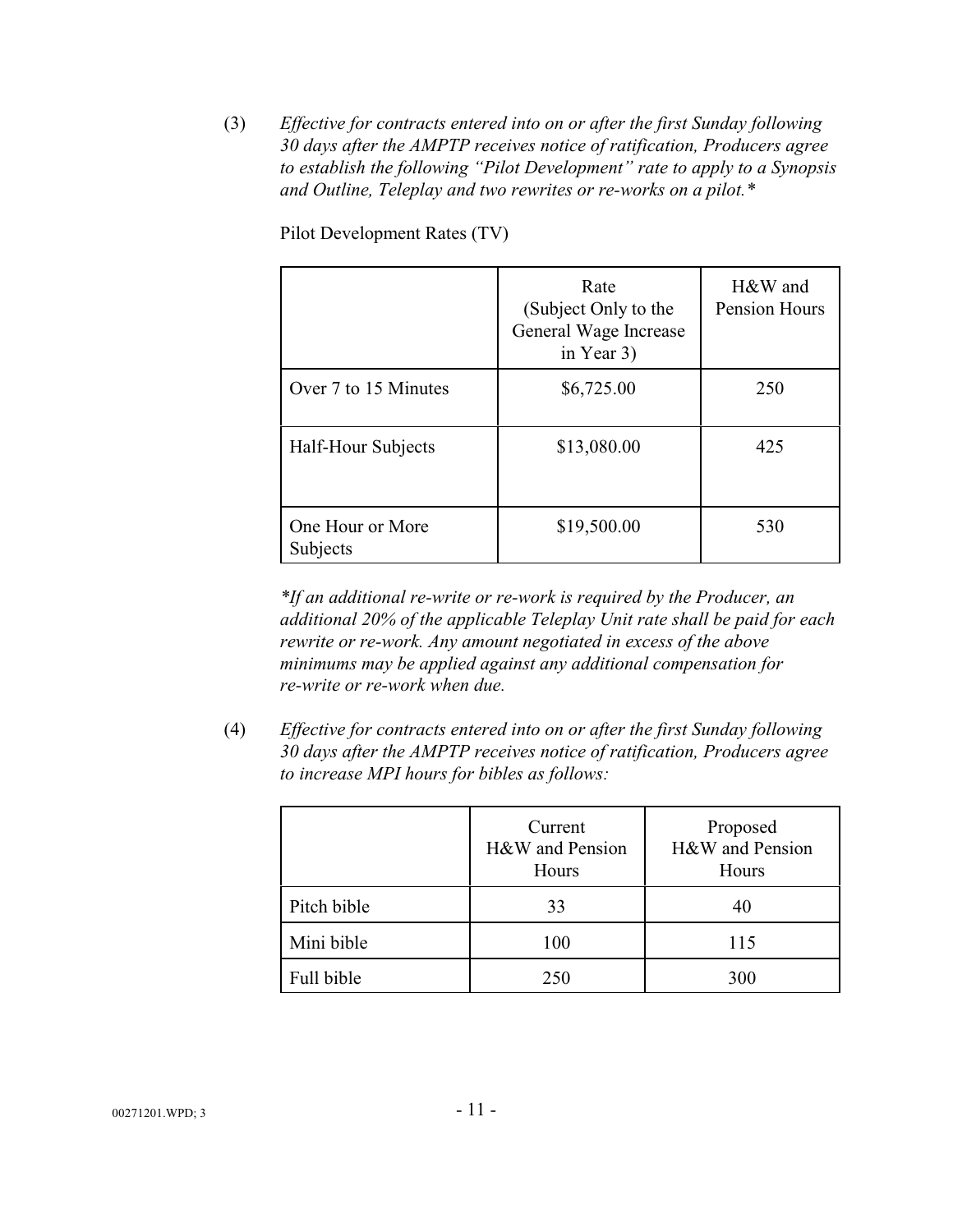## 8. **Sideletter E**

a. Effective the first Sunday following thirty (30) days after the AMPTP receives notice of ratification (see attached Exhibit 1's chart showing the dates of implementation for current employees), Sideletter E shall provide the following minimum rates, subject to the general wage increases set forth in Item 2 above. (The parties agree that no employee shall have the employee's wages reduced solely as a result of this new structure.)

|                        | Hourly  | Weekly     |
|------------------------|---------|------------|
| CGI Animator/Modeler 1 |         |            |
| Journey                | \$51.60 | \$2,064.00 |
|                        |         |            |
| CGI Animator/Modeler 2 |         |            |
| Journey                | \$49.45 | \$1,978.00 |
|                        |         |            |
| CGI Animator/Modeler 3 |         |            |
| $1st 18$ months        | \$41.69 | \$1,667.60 |
| Journey                | \$44.16 | \$1,766.40 |
|                        |         |            |
| CGI Animator/Modeler 4 |         |            |
| 1st 18 months          | \$35.49 | \$1,419.60 |
| Journey                | \$37.35 | \$1,494.00 |

|                                 | Hourly  | Weekly     |
|---------------------------------|---------|------------|
| Production Technical Director 1 |         |            |
| Journey                         | \$51.60 | \$2,064.00 |
| Production Technical Director 2 |         |            |
| Journey                         | \$49.45 | \$1,978.00 |
| Production Technical Director 3 |         |            |
| $1st 18$ months                 | \$41.69 | \$1,667.60 |
| Journey                         | \$44.16 | \$1,766.40 |
|                                 |         |            |
| Production Technical Director 4 |         |            |
| 1st 18 months                   | \$35.49 | \$1,419.60 |
| Journey                         | \$37.35 | \$1,494.00 |

b. The Union withdraws the pending grievances against DreamWorks Animation Television LLC (and its related or affiliated entities) and forever relinquishes all known and unknown claims regarding the classification of employees under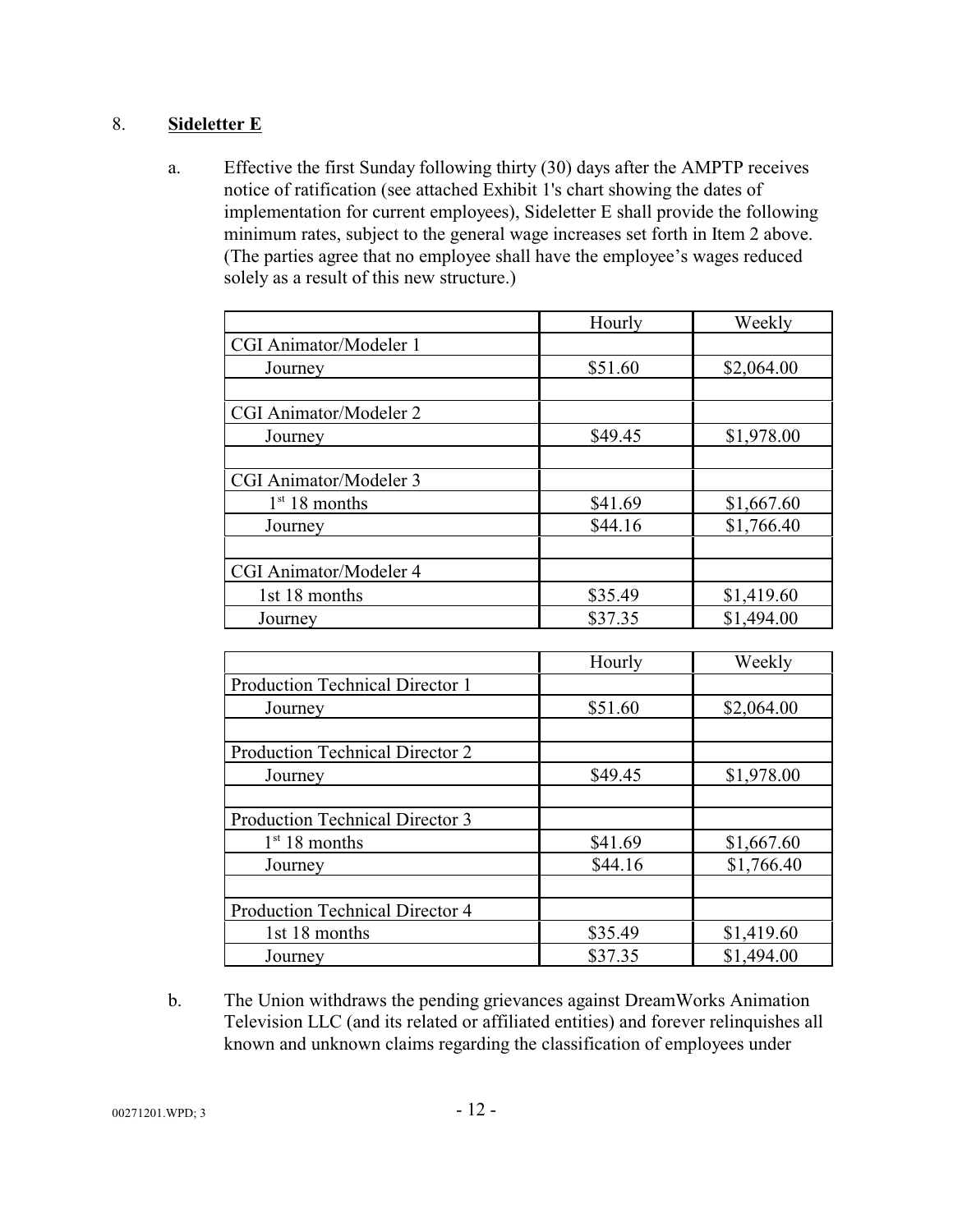Sideletter E arising prior to the date that the AMPTP receives notice of ratification.

c. Effective on the first Sunday following the AMPTP's receipt of notice of ratification, Sideletter E shall be available to all signatory Producers. In addition, the Union agrees that Producers may continue to use Sideletters when they previously have requested and obtained the permission of the Union to do so. The Union shall not unreasonably deny a Producers' future request(s) to use a Sideletter. In the absence of Union permission to use a Sideletter, the Producer may not unilaterally adopt its terms. The Union's denial of a Producer's request to use a Sideletter is grieveable by the Producer under Article 15.

## 9. **Placement of New Hires in Wage Classifications Below Journey Levels**

*Within thirty (30) days of the AMPTP's receipt of notice of ratification, the AMPTP agrees to distribute a Bulletin providing guidance to signatory Producers about the placement of new hires in wage classifications at below journey levels, as follows:* 

"During the 2022 negotiations, the parties discussed the Union's concerns that new hires with significant experience in a journey classification on the same types of projects for other producers may be placed in wage classifications below journey levels. The Producers agree that as a matter of general guidance, when a Producer makes decisions about the placement of a new employee in a wage classification, it should take into consideration the experience level of the employee, including the employee's experience on the same type of production for other producers. The Union may bring to the attention of Labor Relations any issues regarding the placement of new employees with significant journey-level experience in below-journey level classifications."

## 10. **Sideletter K - Classification Study**

The bargaining parties agree that the joint committee established in Sideletter K to review job classifications covered under the collective bargaining agreement shall meet within ninety (90) days following the AMPTP's receipt of notice of ratification of the Animation Guild Master Collective Bargaining Agreement with the goal of identifying obsolete classifications and working titles unique to each Producer. The joint committee will attempt to standardize such classifications for inclusion in the Master Collective Bargaining Agreement. The parties additionally agree that the availability of Sideletter B to all Producers may be a topic for discussion as part of the classification study provided in Sideletter K.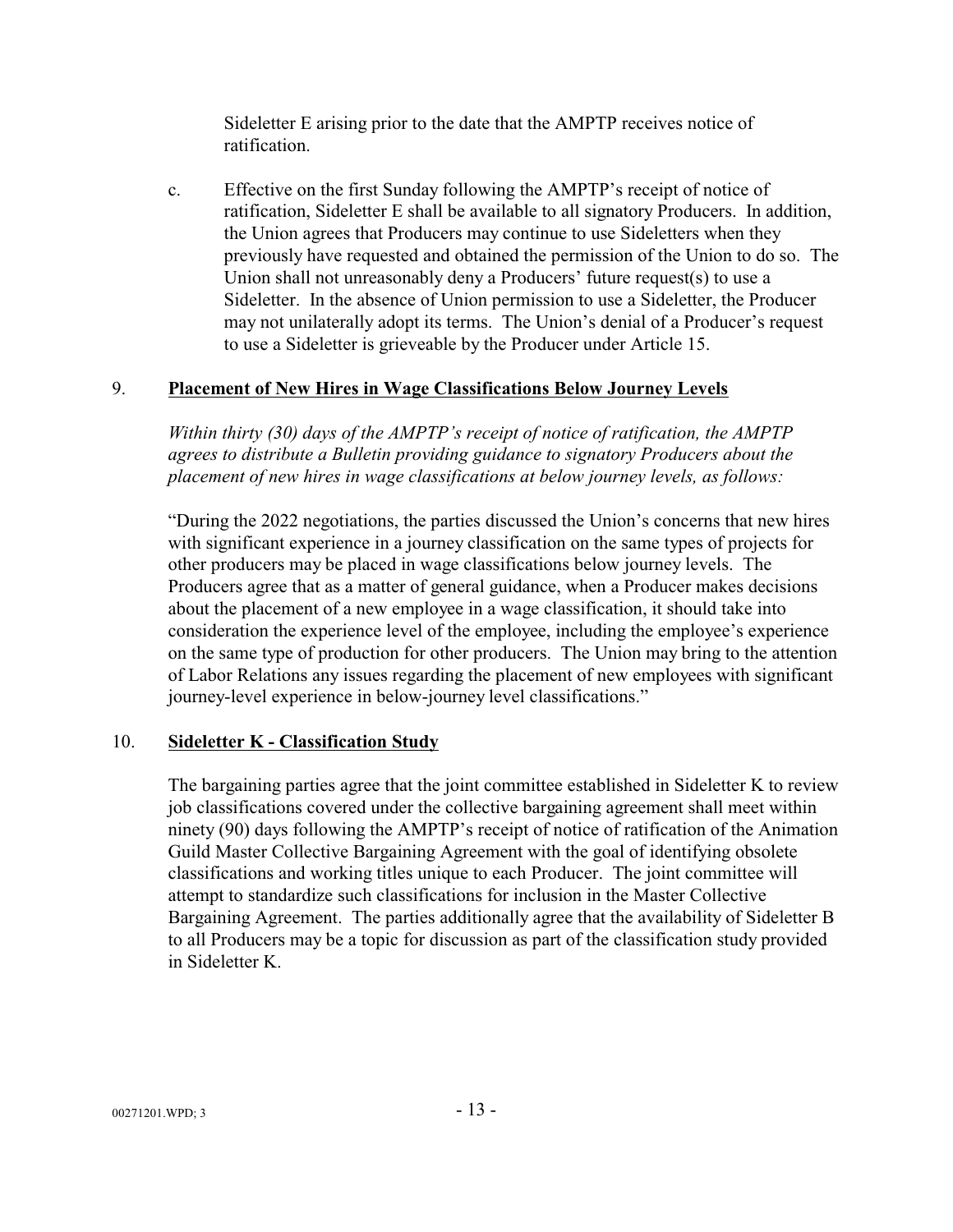#### 11. **Skills Evaluations**

*Modify Sideletter J ("Skill Evaluations") to provide as follows:*

### "SIDELETTER J "SKILL EVALUATIONS

"During the negotiations between the Producers and IATSE Local 839, the bargaining parties discussed the concern raised by IATSE Local 839 that skill evaluations or 'tests' administered by the Producers in making hiring, promotion, and/or assignment decisions were excessive. The bargaining parties agreed that such evaluations should require only a reasonable amount of work to complete, that a reasonable amount of time should be provided to complete the evaluation and that the evaluation should be related to the hiring, promotion, and/or assignment decision. Evaluations which do not meet this criteria should be discontinued or redesigned. In addition, the bargaining parties agreed that as a matter of courtesy, Producers should endeavor to provide a response to those who submitted evaluations within a reasonable time after the hiring, promotion and/or assignment decision has been made. Concerns or questions about the propriety of such tests should be directed to Labor Relations and/or raised with the Labor Management Committee.

"The parties further agree to form an abuse review committee, which shall meet upon request for the purpose of addressing alleged abuses of this sideletter."

*In addition, the Producers agree to issue a Bulletin to signatory Producers to remind them of the provisions of Sideletter J.* 

#### 12. **Labor-Management Cooperative Committee**

*Add a new Article 28 to the Agreement as follows:*

### "**ARTICLE 28.** "**LABOR-MANAGEMENT COOPERATIVE COMMITTEE**

"A Labor-Management Cooperative Committee, consisting of no more than four (4) representatives from a Producer and four (4) representatives appointed by the Union, shall meet, upon the request of the Union, to exchange ideas and discuss matters of mutual interest that are specific to that Producer. The meetings shall take place at least twice per year at mutually-agreed upon dates and times.

"At the time of its request for a meeting, the Union will provide the Producer with a written agenda of proposed topic(s) for the meeting. As soon as reasonably practicable after being informed of the Union's proposed topic(s), the Producer will propose any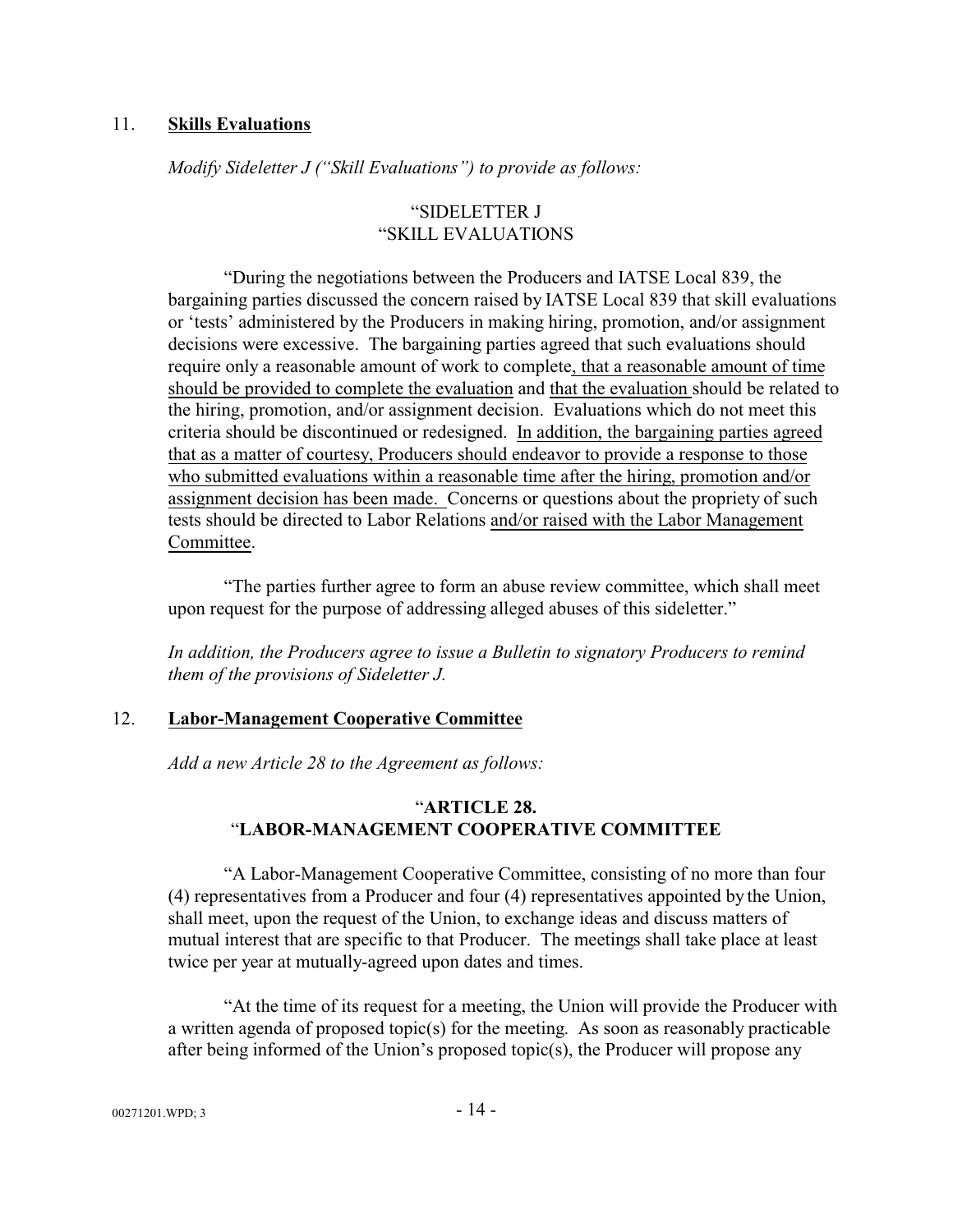additional topics that it wishes to discuss at the meeting. The Producer and the Union must mutually agree upon the agenda prior to the meeting."

## 13. **Remote Work Outside Los Angeles County During the Pandemic**

## *Add the following as an Unpublished Sideletter to the Agreement:*

"During negotiations for the 2021 Animation Guild, Local #839 Agreement (the 'Agreement'), the Producers represented by the Alliance of Motion Picture Television Producers and the Animation Guild and Affiliated Optical Electronic and Graphic Arts, Local #839 (the 'Union') discussed the disruptions to traditional modes of work in the animation industry caused by the COVID-19 pandemic. In particular, the parties acknowledged that Producers have assigned many employees to work remotely during the pandemic in the interest of the employees' health and safety. In addition, the parties discussed various personal circumstances that led employees who had been hired in Los Angeles County and had been working in Los Angeles County to decide to relocate outside of Los Angeles County and continue working for the Producer while the Producer permitted remote work during the pandemic and approved the employee to do so at a specified location in the United States (but outside of Los Angeles County).

"In recognition of the foregoing circumstances, the parties agree to the following concerning the employment of individuals outside of Los Angeles County:

- "1. Under current practice, a Producer may hire an employee in Los Angeles under the Agreement to perform temporary services outside the Los Angeles area in connection with a production. The employee continues to be covered by the Agreement for the duration of the employee's employment on the production. The parties confirm that the current practice may continue.
- "2. Notwithstanding Paragraph 5 below, effective on the first Sunday following the AMPTP's receipt of notice of ratification, and subject to Paragraphs 2.d. and e. below:
	- "a. Producer agrees to cover an employee under the Agreement for the duration of the employee's employment on a production (or in the case of a series, the duration of the employee's employment on a season of the series) in the following circumstances:
		- "i. (1) The employee had been working for the Producer under the Agreement at the Producer's offices in Los Angeles County before March 2020 (i.e., before the inception of the pandemic in Los Angeles County), and the Producer, for COVID-related reasons,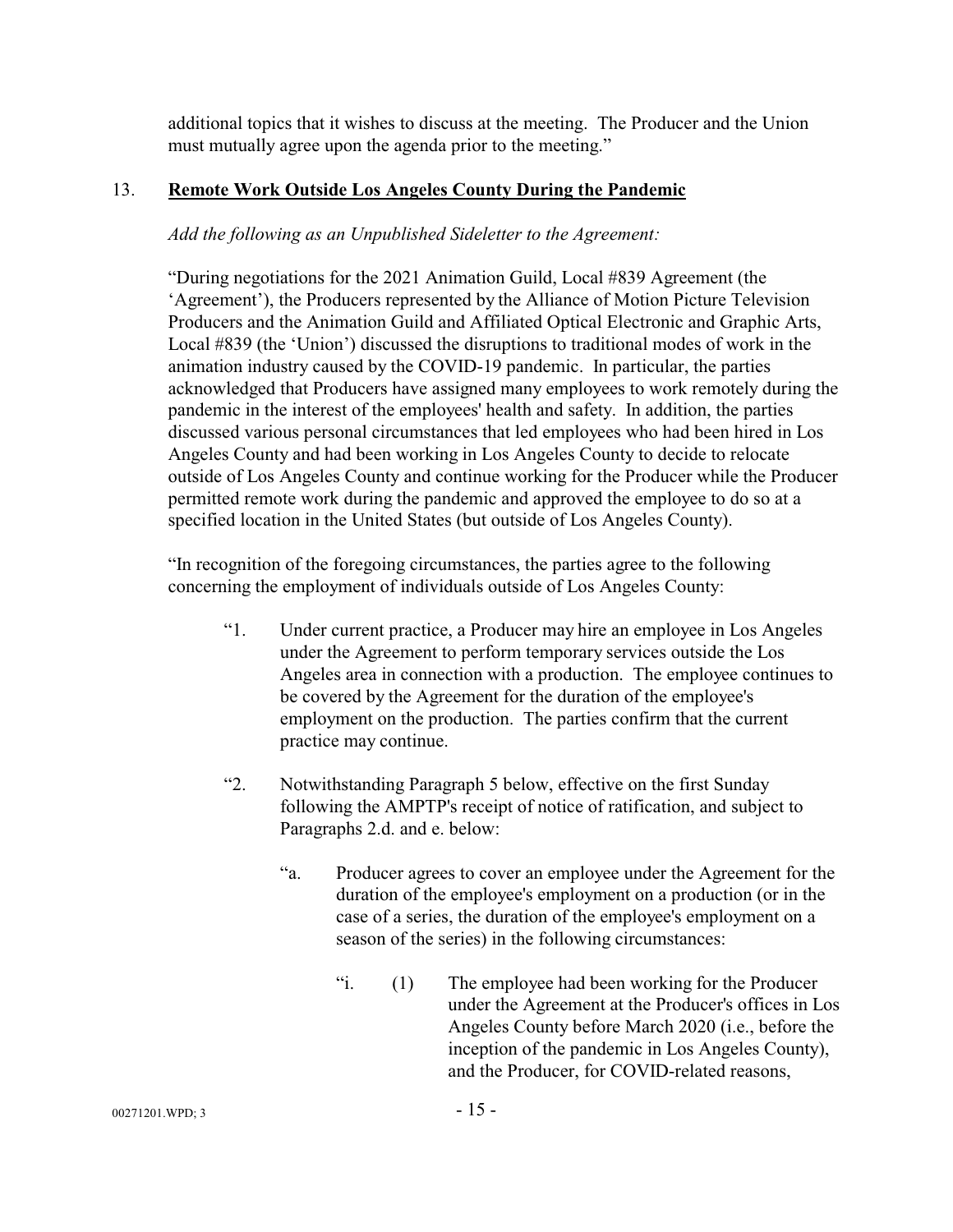subsequently allowed the employee to work remotely during the pandemic; or

- "(2) The employee was hired by the Producer in Los Angeles County on or after March 2020 (during the pandemic), and the Producer, for COVID-related reasons, allowed the employee to work remotely during the pandemic;
- "ii. The employee's employment is on a Los Angeles-based production;
- "iii. The Producer allowed the employee to work remotely at a specified location in the United States (but outside Los Angeles County) under the coverage of the Agreement at some point during the period March 2020 (i.e., the inception of the pandemic in Los Angeles County) to [*the first Sunday following the AMPTP's receipt of notice of ratification*];
- "iv. The employee continues to work under the coverage of the Agreement at that approved specified location; and
- "v. The Producer does not require the employee to return to the Producer's offices for the remainder of the employee's employment on the production or for the production season in the case of a series.<sup>1</sup>
- "b. In addition, from [*the first Sunday following the AMPTP's receipt of notice of ratification*] through July 31, 2024, Producer agrees to continue to cover under the Agreement an employee who meets the conditions set forth in Paragraph 2.a. above when the employee is 'continuously employed' by the Producer on a subsequent production for the duration of the production. 'Continuously employed' for purposes of this provision means subsequent

<sup>&</sup>lt;sup>1</sup> For clarification, the provisions of Paragraph 2.a. above also apply to an employee whom the Producer employed in Los Angeles County and, during the period on or after March 20, 2020 to *[the first Sunday following the AMPTP's receipt of notice of ratification]* allowed to work remotely outside Los Angeles County (but within the United States) for family or medicalrelated reasons during the pandemic.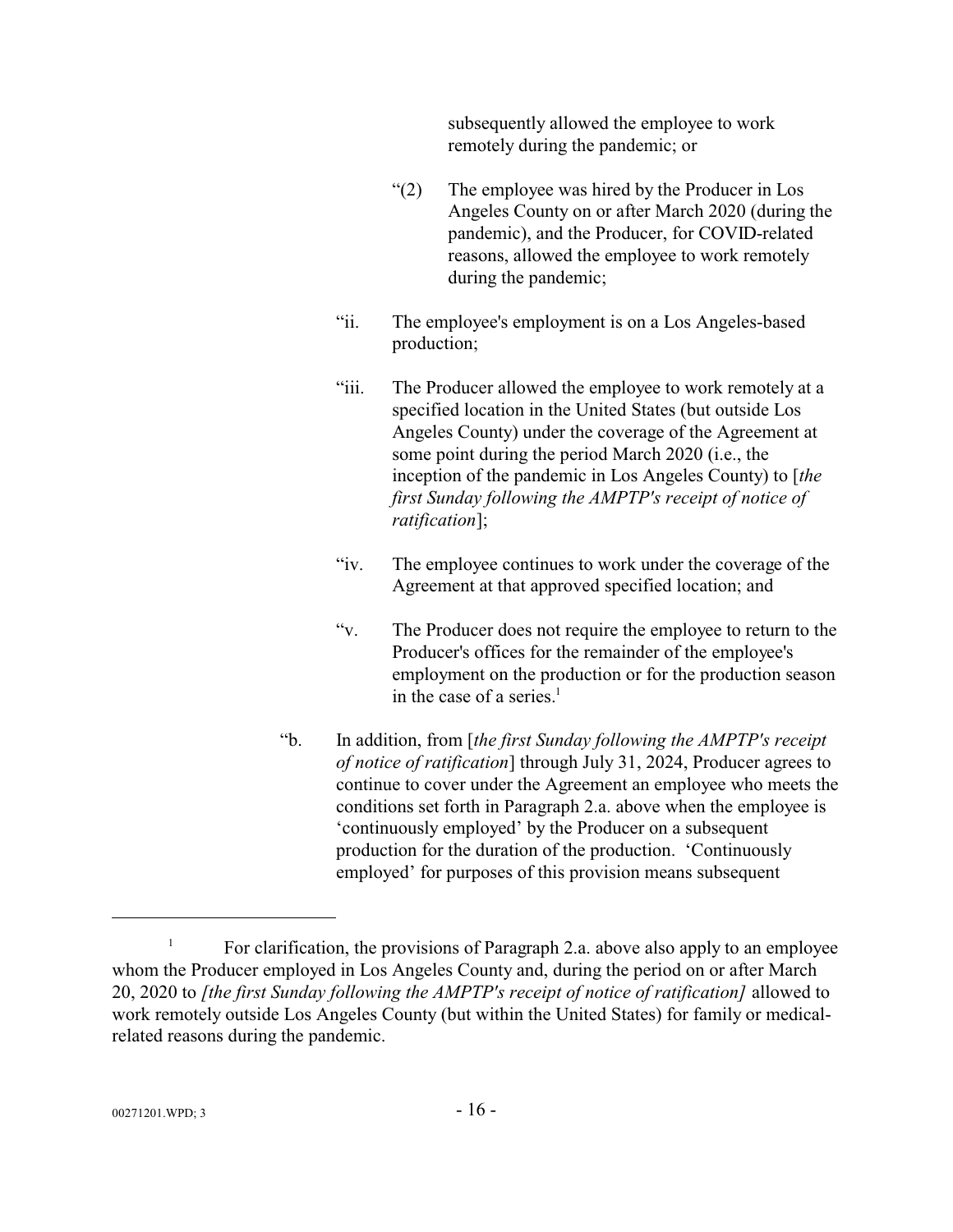employment with the Producer within 110 days of the prior employment.

- "c. In the circumstances set forth in Paragraphs 2.a. and 2.b. above, the Producer is not required to travel the employee to Los Angeles County for contributions made on behalf of the employee to be accepted by the Motion Picture Industry Pension and Health Plans.
- "d. The Directors of the Motion Picture Industry Pension and Health Plans adopt a resolution approving contributions made on behalf of an employee under the circumstances described in this Paragraph 2. The provisions of this Paragraph 2 shall not be effective until the foregoing resolution has been adopted.
- "e. The provisions of Paragraphs 2.a. and 2.b. shall automatically terminate on July 31, 2024, and, except as provided in the next sentence, shall have no force or effect thereafter. However, any employee hired to render services on a production under the provisions of Paragraph 2.a., or hired before July 31, 2024 to render services on a subsequent production or production season under the provisions of Paragraph 2.b., shall be covered by the Agreement for the duration of the employee's employment on that production (or production season in the case of a series under Paragraph 2.b.), including any period of employment that occurs after July 31, 2024.
- "3. The foregoing does not supersede the MPI Travel Waiver program.
- "4. The bargaining parties agree to seek confirmation from the MPI Plans that the foregoing is consistent with the Trust Agreement. Should any of the Trust Agreements need to be amended to effectuate the foregoing provisions, the parties agree to recommend to the MPI Directors that an amendment(s) to the Trust Agreement be adopted as soon as practicable. In that event, none of the foregoing provisions shall become effective until the necessary amendment(s) to the Trust Agreement(s) is (are) adopted by the Plans.
- "5. In addition to Paragraph 2 above, the bargaining parties affirm the right of the Producer to decide, in its sole discretion, whether to allow an employee covered by the Agreement to work outside of Los Angeles County as well as the right of the Producer to require an employee who had previously been allowed to work outside of Los Angeles County during the pandemic to return to the workplace in Los Angeles County. Without restricting the rights of the Producer, the Producer shall give good faith consideration to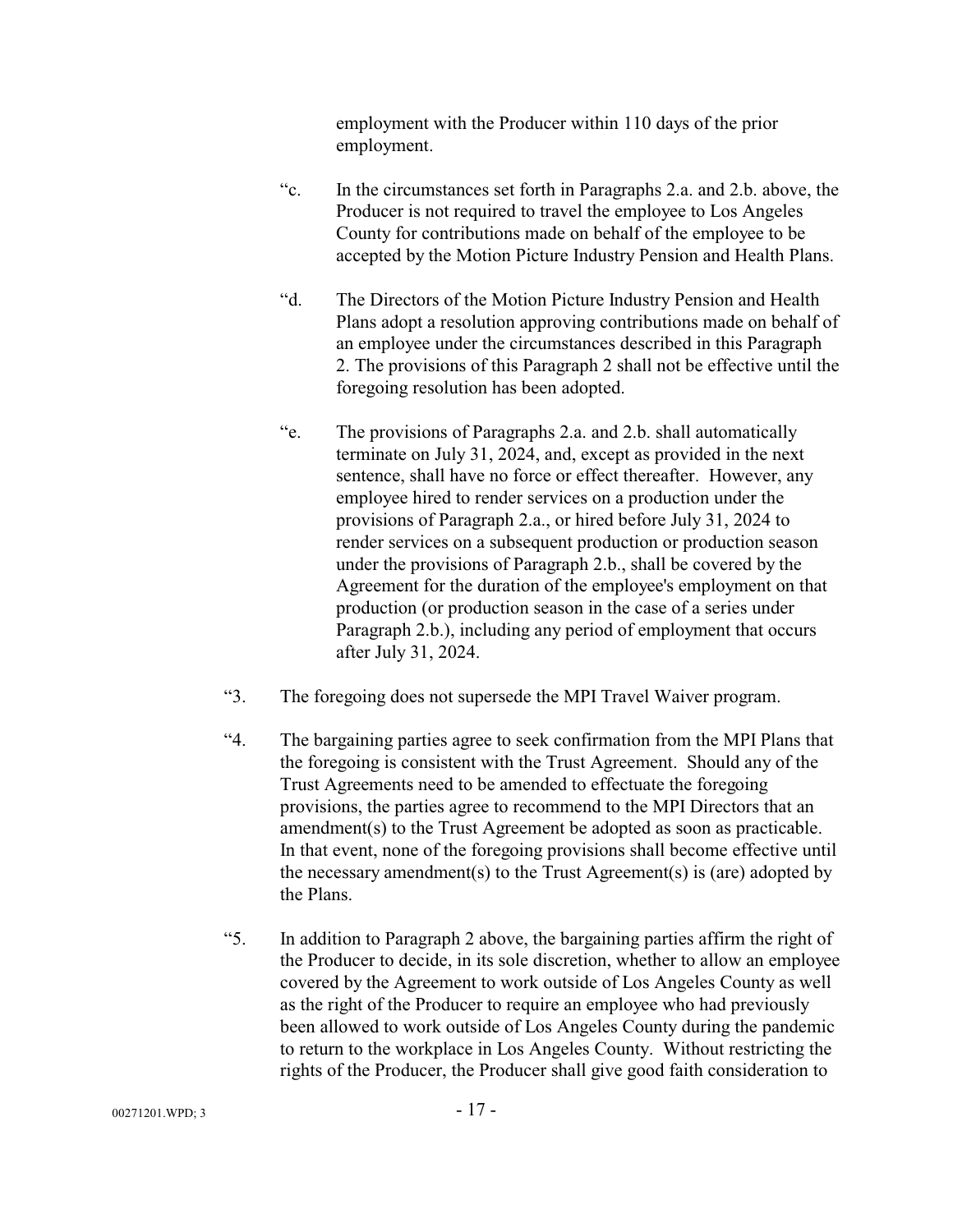the employee's circumstances when making the decision as to whether an employee shall be permitted to work under the Agreement outside of Los Angeles County or shall be required to return to the workplace in Los Angeles County after working outside Los Angeles County during the pandemic. If the Producer determines the employee will work in Los Angeles County or requires the employee to return to the workplace in Los Angeles County after working outside Los Angeles County during the pandemic, the Union may request a meeting with the Producer to further discuss the employee's circumstances, and the parties shall meet promptly thereafter. The Producers' decision following such discussions shall not be subject to grievance and arbitration.

"6. Further, the bargaining parties agree that any employee covered by Paragraphs 1 or 2 above or covered by the MPI Travel Waiver program shall be treated as if the employee were employed in California for purposes of application of Article 7, Section A of the Agreement."

#### 14. **Holidays**

a. *Add Martin Luther King Jr. Day to Section A of Article 6 and increase the unworked holiday percentage in Section B of Article 6 from 3.719% to 4%, effective January 1, 2023, as follows:*

### **"ARTICLE 6**.

### *"HOLIDAYS*

"A. Prior to January 1, 2023, to the shall be nine (9) paid holidays during the year: New Year's Day, Presidents' Day, Good Friday, Memorial Day, Fourth of July, Labor Day, Thanksgiving Day, the day after Thanksgiving, and Christmas Day. Effective January 1, 2023, there shall be ten (10) paid holidays during the year, with the addition of Martin Luther King Jr. Day to the foregoing list. Every employee shall receive straight time pay for each unworked holiday; double time shall be paid for all work done on said holidays.

"B. For holidays not worked, 3.719% of the employee's annual straight time earnings (4% effective January 1, 2023) shall be payable upon request of the employee after March 15 in the calendar year subsequent to the calendar year in which such earnings are accumulated. The total amount of salary paid in the period of a calendar year hereunder for recognized holidays not worked shall be offset against an amount equal to 3.719% (4% effective January 1, 2023) of such employee's accumulated earnings within the same period. The employee shall be paid the amount by which such 3.719% (4% effective January 1, 2023) computation exceeds the amount of holiday pay such employee has received for such period."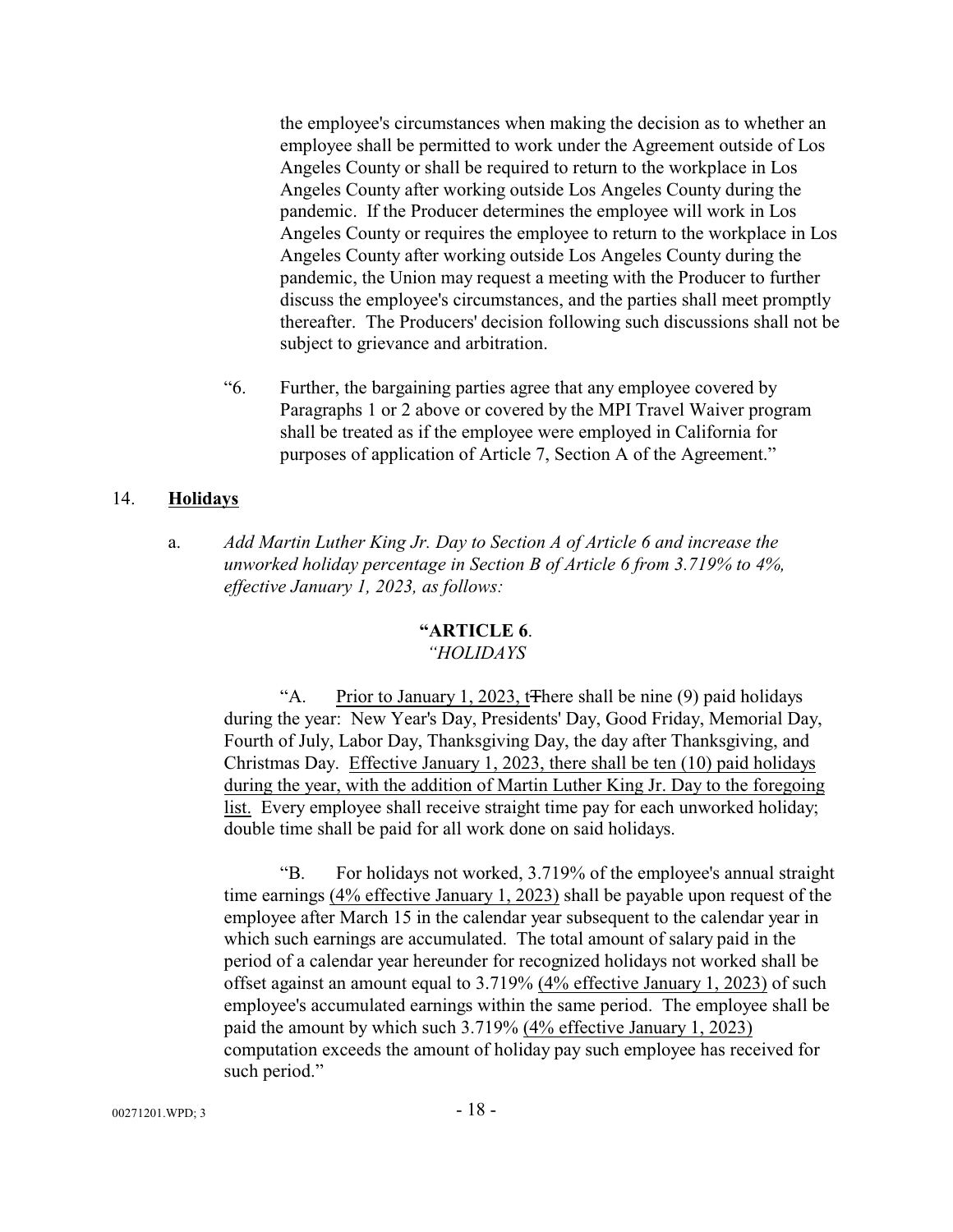#### *Make conforming changes, including:*

#### i. *Modify Article 5.B.1. as follows:*

"1. Employees employed pursuant to this Paragraph B. shall be guaranteed a minimum of four (4) hours in any one day. All time worked up to eight (8) hours per day shall be paid at 117.719% (118% effective January 1, 2023) (which rate is inclusive of vacation and holiday pay) of the minimum basic hourly rate provided herein for such employee's classification. All time worked in excess of eight (8) hours per day shall be paid at one and one-half  $(1\frac{1}{2})$  times the applicable hourly rate provided herein for such employee's classification."

#### ii. *Modify the \* footnote to the wage schedules as follows*:

"\* Minimum scale for daily employees shall be 117.719% (118% effective January 1, 2023) (which rate is inclusive of vacation and holiday pay) of the minimum basic hourly rate provided herein for such employee's classification."

#### iii. *Modify footnotes 6 and 12 to Sideletter N as follows:*

"The minimum scale for daily employees, which is ordinarily 117.719% (118% effective January 1, 2023) of the minimum basic hourly rate provided for weekly employees, inclusive of vacation and holiday pay, shall instead be 110% of the minimum rate for the period immediately preceding the period in question. . ."

#### iv. *Modify footnotes 7 and 13 to Sideletter N as follows:*

"The minimum scale for daily employees, which is ordinarily 117.719% (118% effective January 1, 2023) of the minimum basic hourly rate provided for weekly employees, inclusive of vacation and holiday pay, shall instead be 113.86% (114% effective January 1, 2023) of the minimum rate for the period immediately preceding the period in question. . ."

#### v. *Modify footnotes 8 and 11 to Sideletter N as follows:*

"The minimum scale for daily employees, which is ordinarily 117.719% (118% beginning on January 1, 2023) of the minimum basic hourly rate provided for weekly employees, inclusive of vacation and holiday pay, shall instead be 93.5% of the applicable minimum basic hourly rate for weekly employees. . ."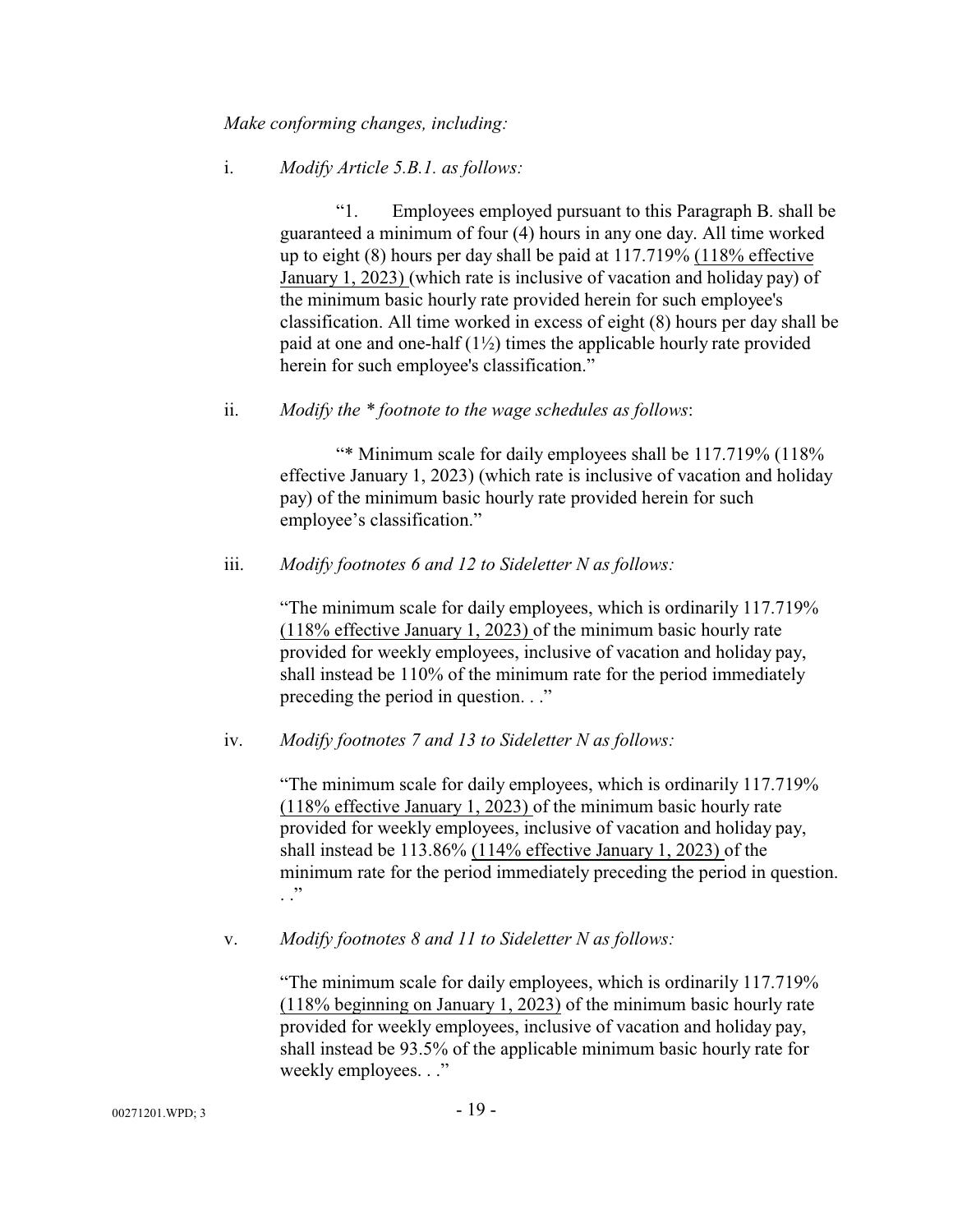b. The Union confirms that Producers may continue to adhere to their existing practices concerning the payment of vacations and/or unworked holidays and agrees that during the term of the Agreement, the Union shall meet on a Producer-by-Producer basis at the request of any Producer which pays for vacations and holidays pursuant to Article 6.H.2. to discuss allowing the Producer to elect to make vacation and/or holiday payments on a weekly basis, and to discuss implementation of such election on an individual, production-by-production or company-wide basis.

### 15. **Family and Medical Leave**

*Modify Article 27 to provide as follows:*

#### **"ARTICLE 27.** *"FAMILY AND MEDICAL LEAVE* PARENTAL LEAVE

"A. An employee employed under a Personal Service Contract that guarantees at least twenty-six (26) weeks of employment or under an "all episodes produced" or "run of season" guarantee that is anticipated to produce at least twenty-six (26) weeks of employment, other than an employee employed under a unit rate, shall be entitled to up to a total of eight (8) consecutive weeks within a one-year period of unpaid leave for the birth of a child or to care for to bond with a newborn child, newly adopted child or newly placed foster child, to care for a family member<sup>2</sup> with a serious health condition or a serious health condition that makes the employee unable to perform the essential functions of his or her employment. If an employee requests leave under this Article, then the employee must use all eight (8) weeks within a year of the start of the employee's initial leave. No more than eight (8) weeks of leave may be used within any twelve  $(12)$  month period. When parental leave is requested, the  $\overline{\text{The}}$  leave must be taken within one year of the birth, adoption or placement of the employee's child. An employee shall request such leave under this Article at least thirty (30) days in advance of the start of the leave, unless such notice is impracticable, in which case the employee shall make the request within a reasonable time in advance of the leave. An employee is not required to use the eight (8) weeks of leave under this Article consecutively and, with the Producer's approval, may use the leave intermittently, provided that the employee requests the leave as provided under this Article. Scheduling of the leave provided in this Article must be done with the Producer's approval when practicable.

<sup>&</sup>lt;sup>2</sup> "Family member" means any of the following: (1) a biological, adopted or foster child, stepchild, legal ward or a child to whom the employee stands *in loco parentis*; (2) a biological, adoptive or foster parent, stepparent or legal guardian of the employee or the employee's spouse or registered domestic partner or a person who stood *in loco parentis* when the employee was a minor child; (3) a spouse; (4) a registered domestic partner; (5) a grandparent; (6) a grandchild; or (7) a sibling.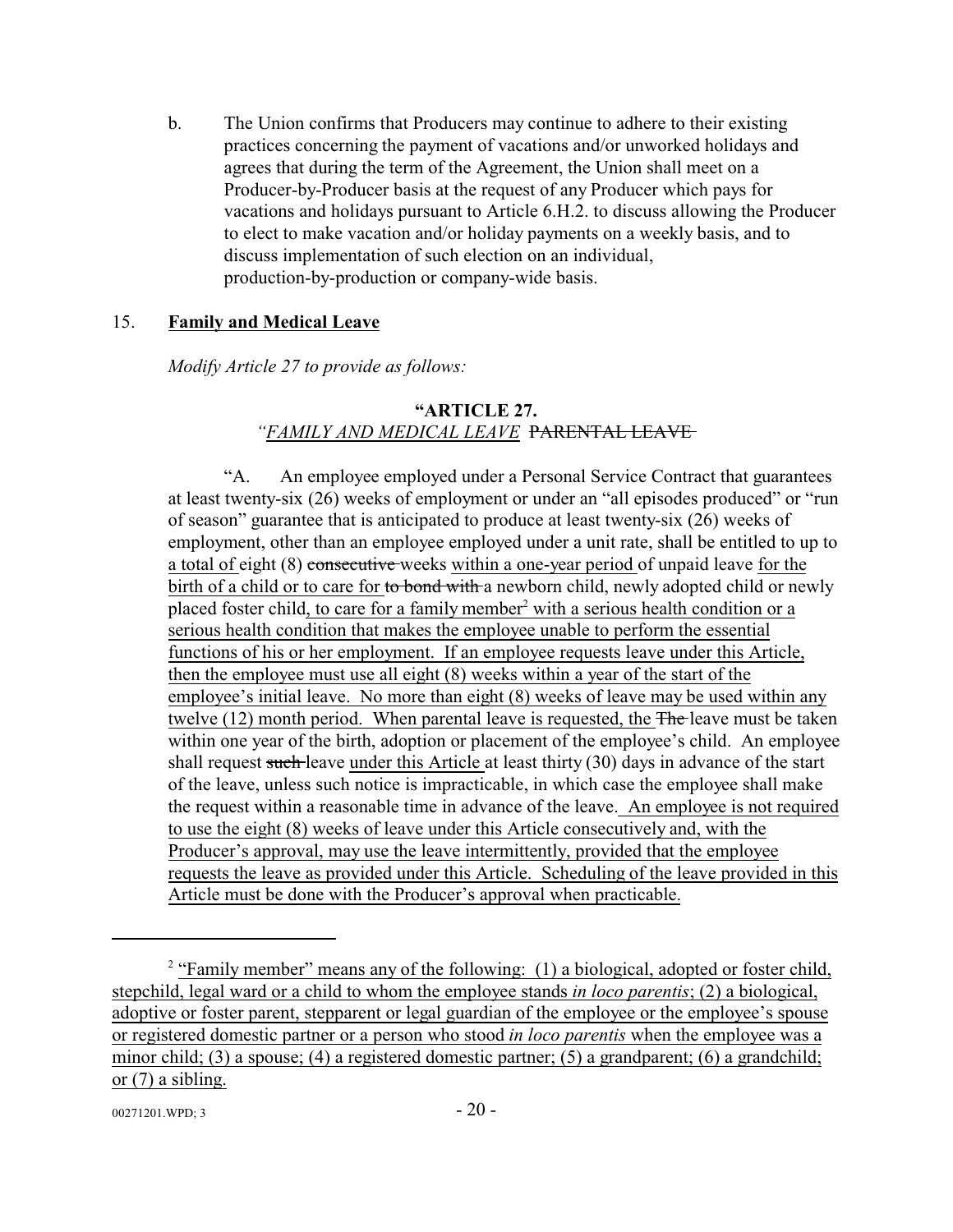"B. Any employee who takes a leave of absence hereunder shall be entitled to be reinstated to his or her the employee's original position upon conclusion of the leave, provided that such position continues to exist at the end of the leave. The employee shall have no greater employment right than if the employee had been continuously employed during the leave of absence.

"C. The leave provided for hereunder shall run concurrently with any other leave entitlement. Producer may require that an employee first use vacation during a parental leave period under this Article prior to taking unpaid parental-leave which, in the aggregate, shall be no more than eight (8) consecutive weeks. Producer reserves the right to request verification (*e.g.,* a doctor's note) to confirm the need for leave."

#### 16. **Sideletter N - Productions Made for New Media**

a. *Add the following new paragraph to Paragraph C. of Sideletter N:*

"C. *Terms and Conditions of Employment on Derivative New Media Productions (Other Than an 'Animated High Budget' New Media Production Made for Initial Exhibition on a Subscription Video-On-Demand Consumer Pay Platform ('Animated High Budget SVOD Program'))*

"A 'Derivative New Media Production' is a production for New Media based on an existing television motion picture covered by the Local #839 Agreement that was produced for 'traditional' media -- *e.g.*, a free television, basic cable or pay television motion picture ('the source production') -- and is otherwise included among the types of motion pictures traditionally covered by the Local #839 Agreement.

"Employees may be employed by a Producer and assigned to a 'Derivative New Media Production' as part of their regular workday on the source production. The work for the Derivative Production shall be considered part of the workday for the Employees on the source production and shall trigger overtime if work on the Derivative Production extends the workday on the source production past the point at which overtime would normally be triggered on the source production. All other terms and conditions, including benefits, shall continue as if the employee were continuing to work on the source production.

"In all other situations, terms and conditions of employment are freely negotiable between the Employee and the Producer, except as provided in the following paragraph, and except for those provisions identified in Paragraph E. below.

"The minimum rate payable to an employee employed on a 'Derivative New Media Production' which is subject to a license agreement

 $00271201. WPD$ ; 3 - 21 -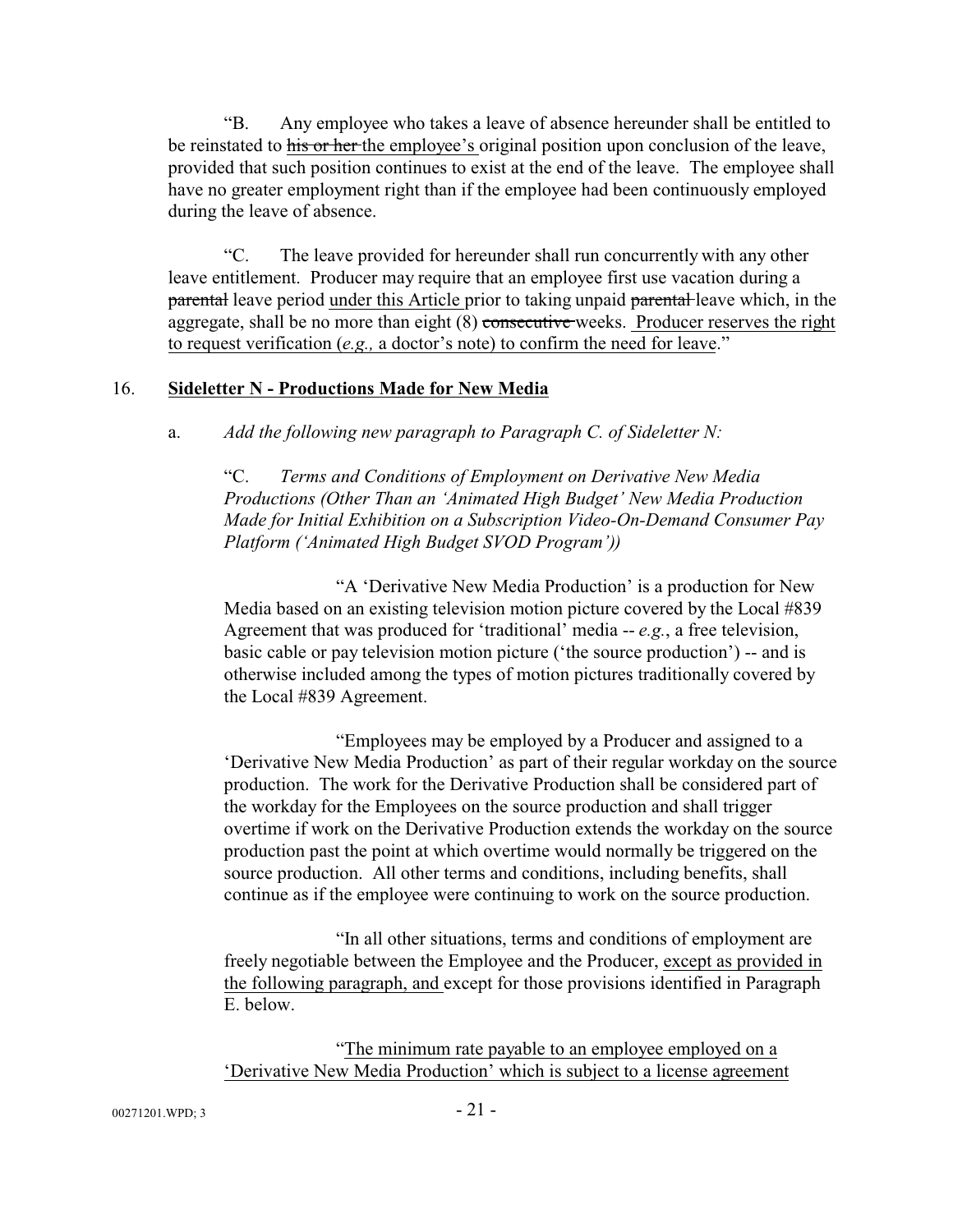entered into on or after August 1, 2022, is made for a subscription video-ondemand consumer pay platform, is at least eleven (11) minutes in length and is budgeted at more than \$25,000 per minute shall be the applicable minimum rates set forth in the Local #839 Agreement for a television motion picture, reduced by 15%. When the Derivative New Media Production meets the foregoing requirements, but there is no license agreement, this provision shall apply provided that production animation commences on or after August 1, 2022. In the case of a series, production animation of the first episode must commence on or after August 1, 2022.<sup>3</sup>"

b. *Add the following new paragraph to Paragraph D. of Sideletter N:*

"D. *Terms and Conditions of Employment on Original New Media Productions (Other Than an 'Animated High Budget SVOD Program')*

"Terms and conditions of employment on Original New Media Productions (other than an 'Animated High Budget SVOD Program' as defined in Paragraph F. below) are freely negotiable between the Employee and the Producer, except as provided in the following paragraph, and except for those provisions identified in Paragraph E. below.

"The minimum rate payable to an employee employed on an Original New Media Production (other than an 'Animated High Budget SVOD Program' as defined in Paragraph F. below) which is subject to a license agreement entered into on or after August 1, 2022, is made for a subscription video-on-demand consumer pay platform, is at least eleven (11) minutes in length and is budgeted at more than \$25,000 per minute shall be the applicable minimum rates set forth in the Local #839 Agreement for a television motion picture, reduced by 15%. When the Original New Media Production meets the foregoing

<sup>&</sup>lt;sup>3</sup> If the licensee orders additional programs or episodes of a 'Derivative New Media Production,' the production animation of which will commence on or after August 1, 2022, pursuant to a license agreement entered into prior to August 1, 2022, and the Producer has the right to negotiate with respect to the material terms and conditions of the license for the additional programs or episodes, then the programs or episodes shall be subject to the applicable minimum rates set forth in the Local #839 Agreement for a television motion picture, reduced by 15%, under the fourth paragraph of Paragraph C. of this Sideletter. In the event that Producer asserts that a 'Derivative New Media Production' does not fall within the preceding sentence, a limited number of representatives of the IATSE, subject to the execution of a confidentiality agreement satisfactory in form to Producer, may inspect those portions of the license agreement that are relevant to determine whether the Producer had the right to renegotiate with respect to the material terms and conditions of the license for the additional programs or episodes. All information received or reviewed by representatives of the IATSE shall be kept confidential, and neither the IATSE nor its representatives shall disclose any such information, except as necessary to enforce its rights under this Agreement.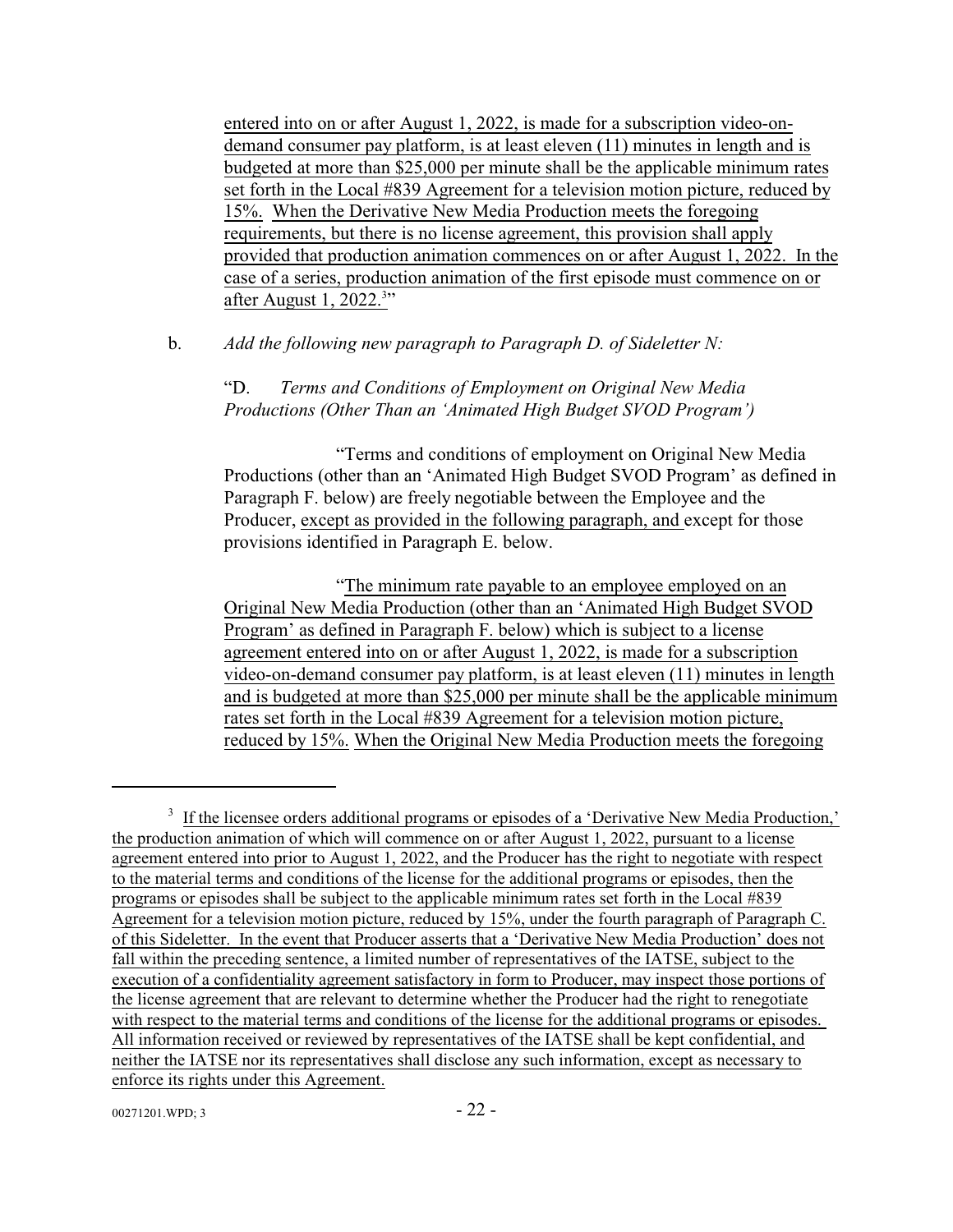requirements, but there is no license agreement, this provision shall apply provided that production animation commences on or after August 1, 2022. In the case of a series, production animation of the first episode must commence on or after August 1, 2022.<sup>4</sup>"

c. *Modify Paragraph F(1) of Sideletter N as follows:*

"F. *'High Budget' Animated Derivative and Original Dramatic New Media Productions Made for Initial Exhibition on a Subscription Video-on-Demand Consumer Pay Platform*

"(1) *Prospective Application*

"(a) The terms and conditions set forth in this Paragraph F. shall not apply to the following:

" $(a)(i)$  Any program or series that continues in production on or after August 1, 2018 2021 and was grandfathered, and remains grandfathered, pursuant to Paragraph F.(1)(a) or (b) of Sideletter N to the 2015 Local #839 Agreement.

"(ii) Any program or series that continues in production on or after August 1, 2021 and was grandfathered, and remains grandfathered, pursuant to Paragraph F.(1)(b) or (c) of Sideletter N to the 2018 Local #839 Agreement. Paragraph F. of Sideletter N to the 2015 Local #839 Agreement shall apply instead, except that minimum wage and fringe rates shall be subject to the increases negotiated during the 2021 negotiations.

<sup>&</sup>lt;sup>4</sup> If the licensee orders additional programs or episodes of an Original New Media Production (other than an 'Animated High Budget SVOD Program' as defined in Paragraph F. below) the production animation of which will commence on or after August 1, 2022, pursuant to a license agreement entered into prior to August 1, 2022, and the Producer has the right to negotiate with respect to the material terms and conditions of the license for the additional programs or episodes, then the programs or episodes shall be subject to the applicable minimum rates set forth in the Local #839 Agreement for a television motion picture, reduced by 15%, under the second paragraph of Paragraph D. of this Sideletter. In the event that Producer asserts that an Original New Media Production (other than an 'Animated High Budget SVOD Program' as defined in Paragraph F. below) does not fall within the preceding sentence, a limited number of representatives of the IATSE, subject to the execution of a confidentiality agreement satisfactory in form to Producer, may inspect those portions of the license agreement that are relevant to determine whether the Producer had the right to renegotiate with respect to the material terms and conditions of the license for the additional programs or episodes. All information received or reviewed by representatives of the IATSE shall be kept confidential, and neither the IATSE nor its representatives shall disclose any such information, except as necessary to enforce its rights under this Agreement.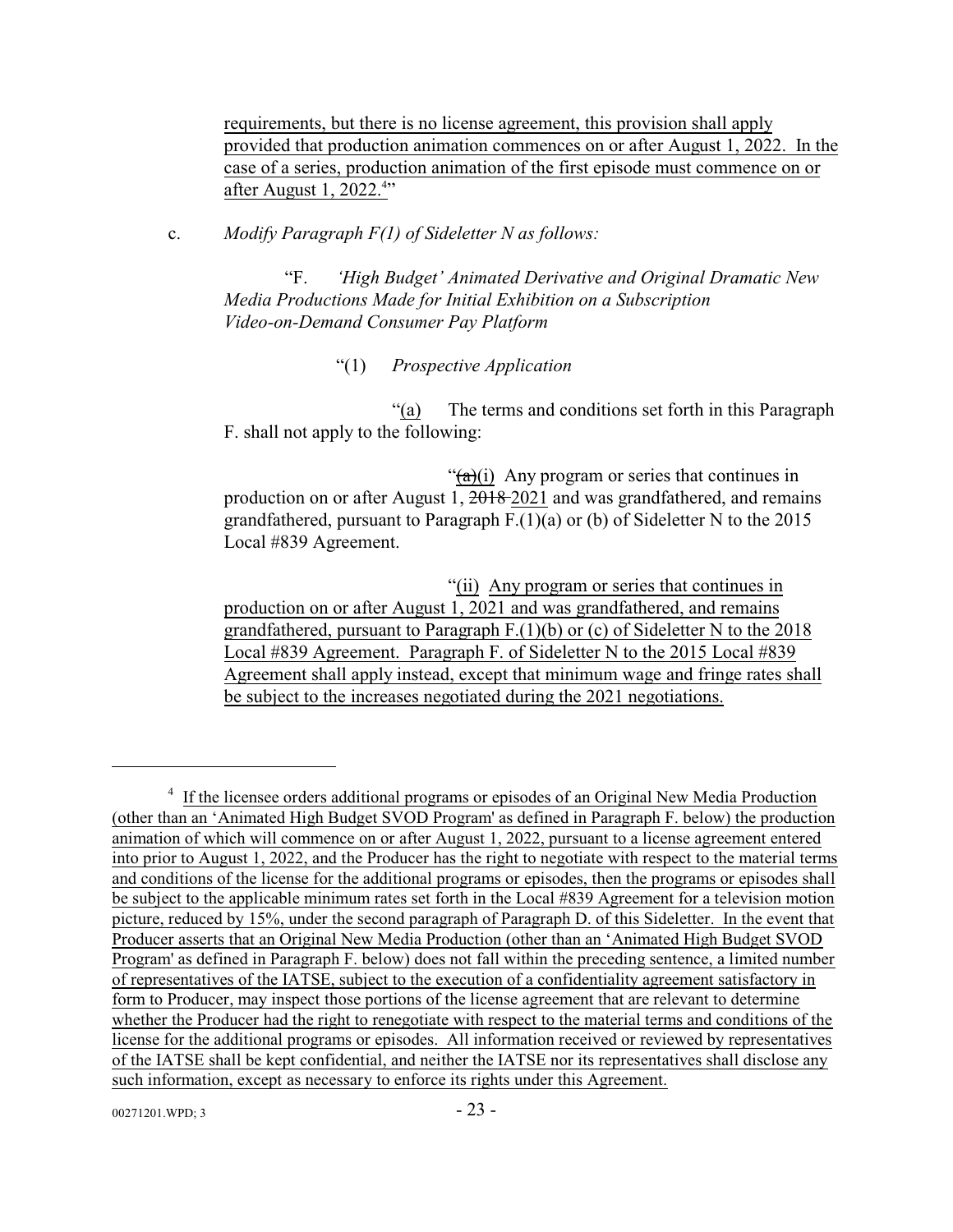### "(b) Subject to the final paragraph of this subparagraph (b), the terms and conditions set forth in this Paragraph F. shall not apply to:

" $(b)(i)$  Any program or series other than those described in subparagraph (a) above that would otherwise qualify as an "Animated High Budget SVOD Program" within the meaning of this Sideletter for which production animation commences prior to January 1, 2019 August 1, 2022 (in the case of a series, production animation of the first episode must have commenced prior to January 1, 2019 August 1, 2022). Paragraph F. of Sideletter N to the 2015 2018 Local #839 Agreement shall apply instead, except that minimum wage and fringe rates shall be subject to the increases negotiated during the  $2018-2021$ negotiations.

" $(e)(ii)$  Any Animated High Budget SVOD Program or episode of an Animated High Budget SVOD series, the production animation of which commences on or after  $\frac{1}{2019}$ ,  $\frac{2019}{2019}$  August 1, 2022 pursuant to a license agreement entered into prior to January 1, 2019 August 1, 2022.<sup>5</sup> Paragraph F. of Sideletter N to the 2015-2018 Local #839 Agreement shall apply instead, except that minimum wage and fringe rates shall be subject to the increases negotiated during the 2018 2021 negotiations.

"Eliminate grandfathering for any new season of an Animated High Budget SVOD series the production animation of the first episode of which commences on or after August 1, 2023. All episodes of that season and any subsequent season of the series shall be subject to the terms and conditions applicable during the contract year in which the episode is produced."

d. See attached charts for changes to terms and conditions for High Budget SVOD Programs with conforming changes provided below.

<sup>&</sup>lt;sup>5</sup> If the licensee orders additional Animated High Budget SVOD Programs or episodes of an Animated High Budget SVOD series, the production animation of which will commence on or after January 1, 2019 August 1, 2022, pursuant to a license agreement entered into prior to January 1, 2019 August 1, 2022, and the Producer has the right to negotiate with respect to the material terms and conditions of the license for the additional programs or episodes, then the Animated High Budget SVOD Program or episodes of the Animated High Budget SVOD series shall be subject to the terms of Sideletter N to the 2018 2021 Local #839 Agreement. In the event that Producer asserts that an Animated High Budget SVOD Program is grandfathered under the provisions of Paragraph F.(1) $\left(\frac{e}{c}\right)$ (b)(ii) above, a limited number of representatives of the IATSE, subject to the execution of a confidentiality agreement satisfactory in form to Producer, may inspect those portions of the license agreement that are relevant to determine whether the Producer had the right to renegotiate with respect to the material terms and conditions of the license for the additional programs or episodes. All information received or reviewed by representatives of the IATSE shall be kept confidential, and neither the IATSE nor its representatives shall disclose any such information, except as necessary to enforce its rights under this Agreement.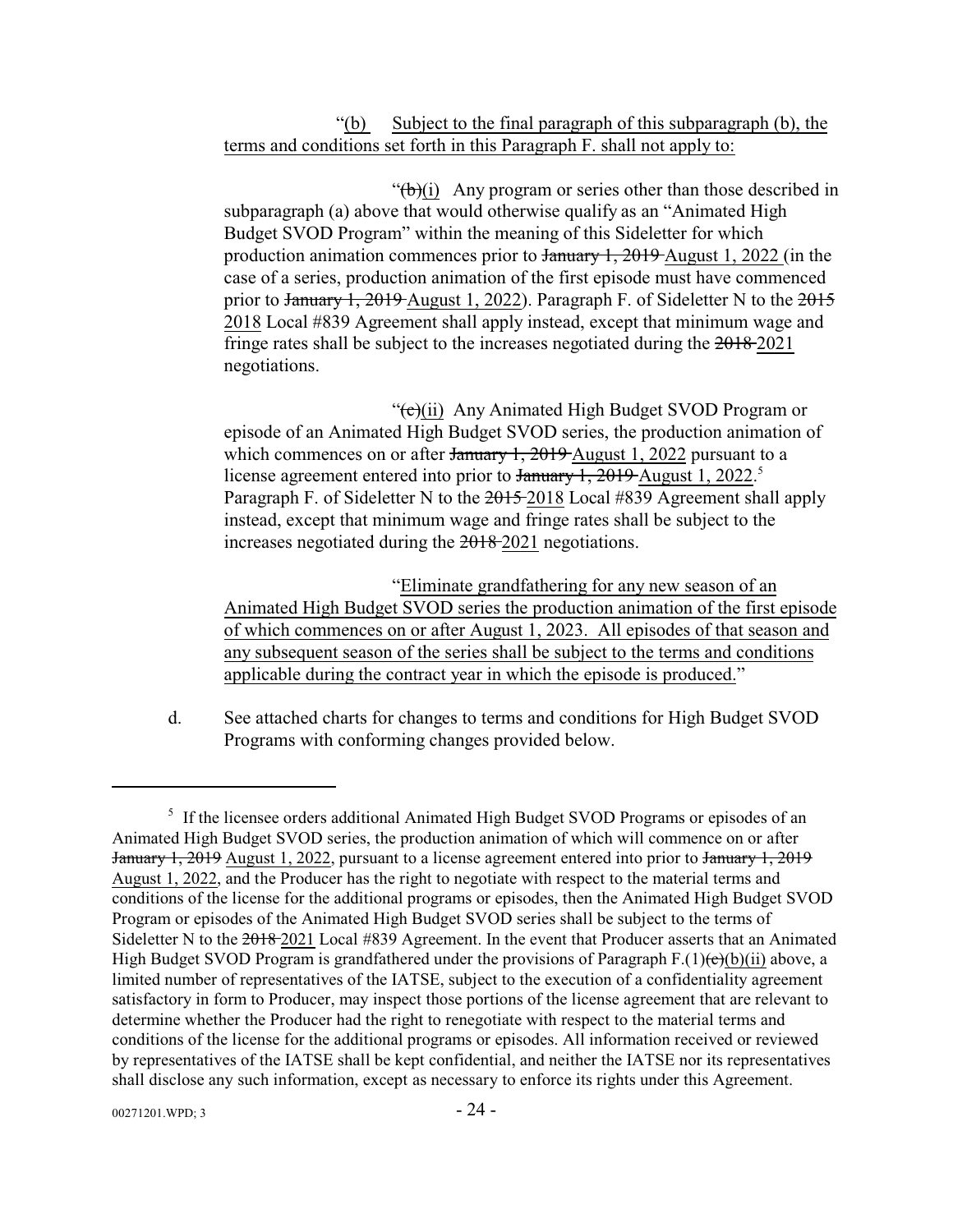*Effective for animated programs subject to a license agreement entered into on or after August 1, 2022 (or in the absence of a license agreement, commences production animation on or after August 1, 2022; in the case of a series or miniseries, production animation of the first episode or part commences on or after August 1, 2022), modify the "High Budget" thresholds as follows:*

| <b>Length of Program</b> | "High Budget" Threshold                                                                                                  |
|--------------------------|--------------------------------------------------------------------------------------------------------------------------|
| 20-35 Minutes            | \$500,000 $$550,000$ and above (to be<br>increased by the wage increases in each year<br>of the Agreement) <sup>FN</sup> |
| 36-65 Minutes            | \$1,750,000 $\frac{2,500,000}{2}$ and above                                                                              |

*Make conforming changes, including to the Project Information Sheet.*

*Add the following language to the end of Paragraph F.(2) as a conforming change:*

"Any program or series budgeted at less than \$583,495 for a 20-35 minute program or less than \$2,500,000 for a 36-65 minute program as of August 1, 2022 that would otherwise qualify as an "Animated High Budget SVOD Program" under this Sideletter shall be subject to Paragraph C. if a "Derivative New Media Production" (other than an "Animated High Budget SVOD Program") or to Paragraph D. if an "Original New Media Production" (other than an "Animated High Budget SVOD Program") of this Sideletter, if:

- "(1) production animation of the program, or the first episode in the case of a series, commences prior to August 1, 2022; or
- "(2) production animation of the program, or the first episode in the case of a series, commences on or after August 1, 2022 pursuant to a license agreement entered into prior to August 1, 2022.<sup>6</sup>"

 $<sup>6</sup>$  If the licensee orders additional programs or episodes of the series, the production animation of</sup> which will commence on or after August 1, 2022, pursuant to a license agreement entered into prior to August 1, 2022, and the Producer has the right to negotiate with respect to the material terms and conditions of the license for the additional programs or episodes, then the program or episodes of the series shall be subject to the terms of Paragraph F. of Sideletter N to the 2021 Local #839 Agreement. In the event that Producer asserts that a program or series is grandfathered under this provision, a limited number of representatives of the IATSE, subject to the execution of a confidentiality agreement satisfactory in form to Producer, may inspect those portions of the license agreement that are relevant to determine whether the Producer had the right to renegotiate with respect to the material terms and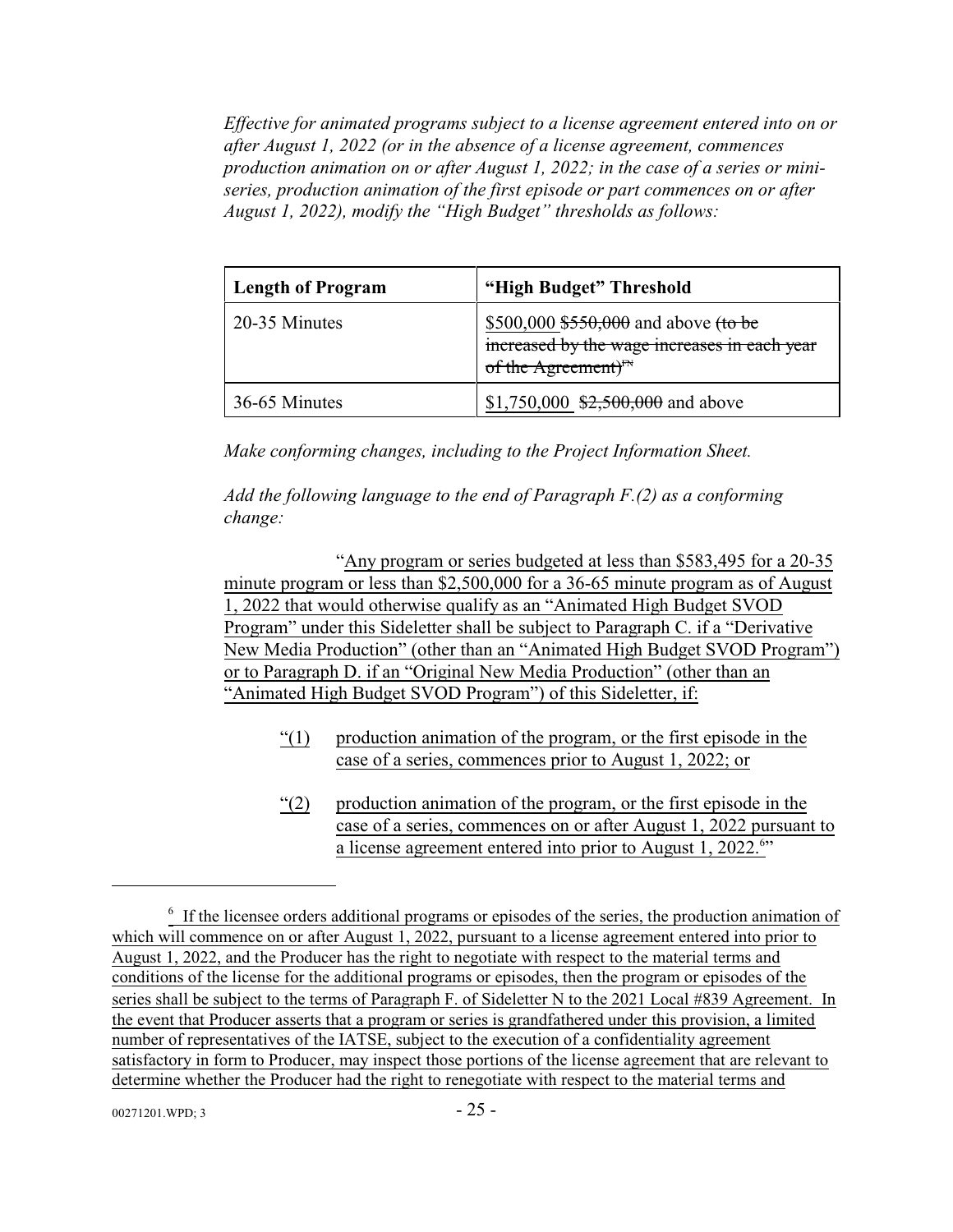e. Renew the Sideletter re: Productions Made for New Media, subject to the modifications provided herein.

## 17. **Flexible Scheduling of Freelance Work**

Add a new Article 5.F. to allow a guaranteed minimum of eight (8) hours of freelance work to be performed at the convenience of the employee with the approval of the Producer, excluding an employee who works for the Producer as a regular, full-time staff employee.

## 18. **Written Confirmation of New Classification**

*Add a new subparagraph 3 to Article 21, Section I to provide:*

"3. The Producer agrees to provide each newly hired employee with a written confirmation of employment, such as a Personal Services Contract or an offer letter or email, which specifies the employee's job title, occupation code and wage scale classification name. The Producer also agrees to provide any employee who moves to a new classification (whether promotion or transfer) with written confirmation of the employee's new job title, occupation code and wage scale classification name.

"There shall be no penalty for inadvertent failure to comply with this provision."

## 19. **Housekeeping – Sick Leave Waivers**

Update the sick leave waiver provisions of Article 7.B.

## 20. **Sideletter P ("Animation Interns")**

Renew the sunset clause in Sideletter P ("Animation Interns")*.*

conditions of the license for the additional programs or episodes. All information received or reviewed by representatives of the IATSE shall be kept confidential, and neither the IATSE nor its representatives shall disclose any such information, except as necessary to enforce its rights under this Agreement.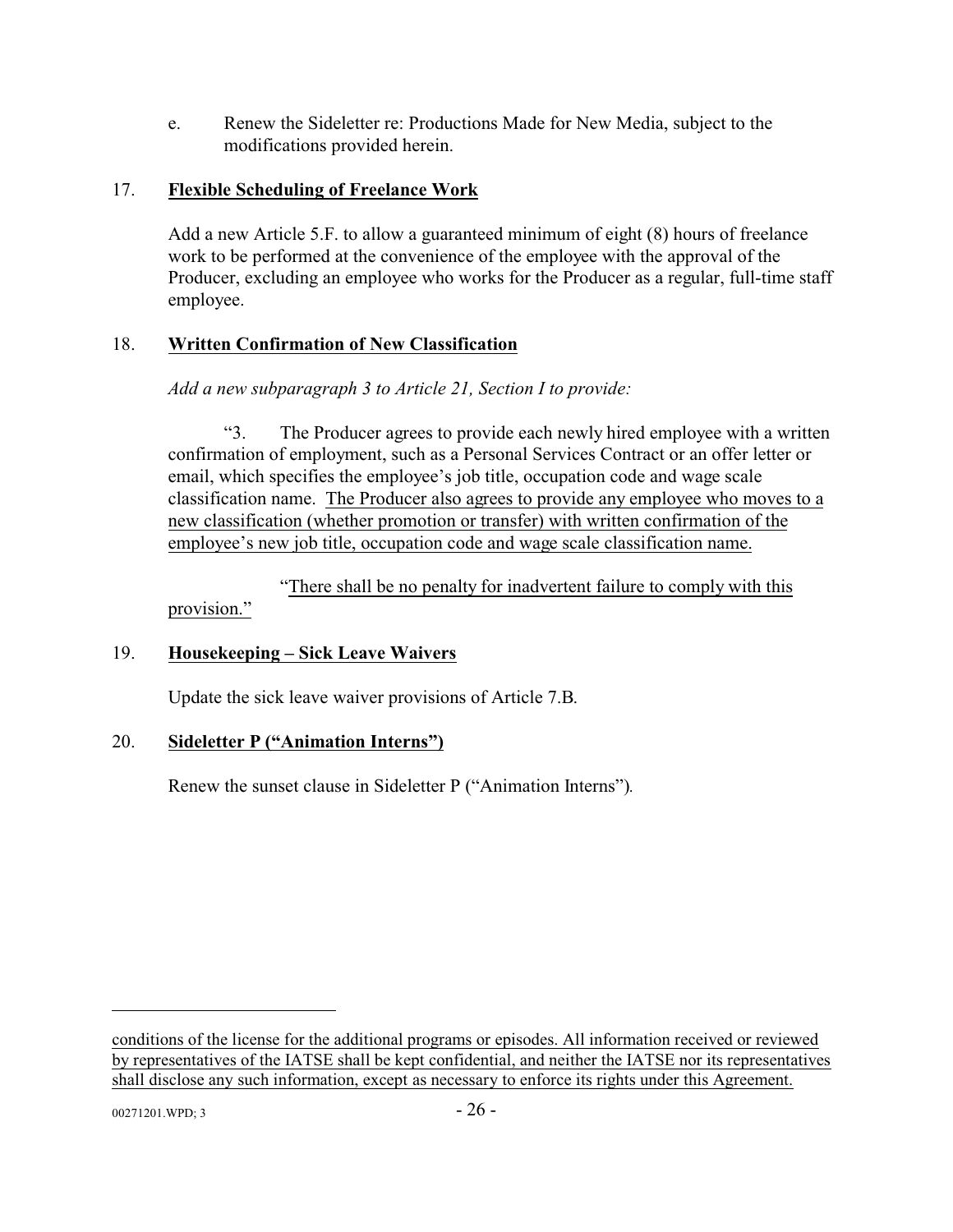### 21. **Remove Gender References**

The parties agree to review the Agreement for references to gender and replace any such references with gender neutral terms, provided that such replacement does not result in any grammatical errors or substantive changes and that the failure to make a change shall not be subject to grievance and arbitration.

## **FOR THE INTERNATIONAL ALLIANCE OF THEATRICAL STAGE EMPLOYEES, MOVING PICTURE TECHNICIANS, ARTISTS AND ALLIED CRAFTS OF THE UNITED STATES, ITS TERRITORIES AND CANADA**

Matthew D. Loeb, International President

|--|

Date:

## **THE ANIMATION GUILD AND AFFILIATED OPTICAL ELECTRONIC AND GRAPHIC ARTS, LOCAL #839, I.A.T.S.E.**

Steve Kaplan, Business Representative

## **FOR THE ALLIANCE OF MOTION PICTURE AND TELEVISION PRODUCERS, ON BEHALF OF THE COMPANIES LISTED IN EXHIBIT "A" ATTACHED HERETO**

Carol A. Lombardini, President

 $Date:$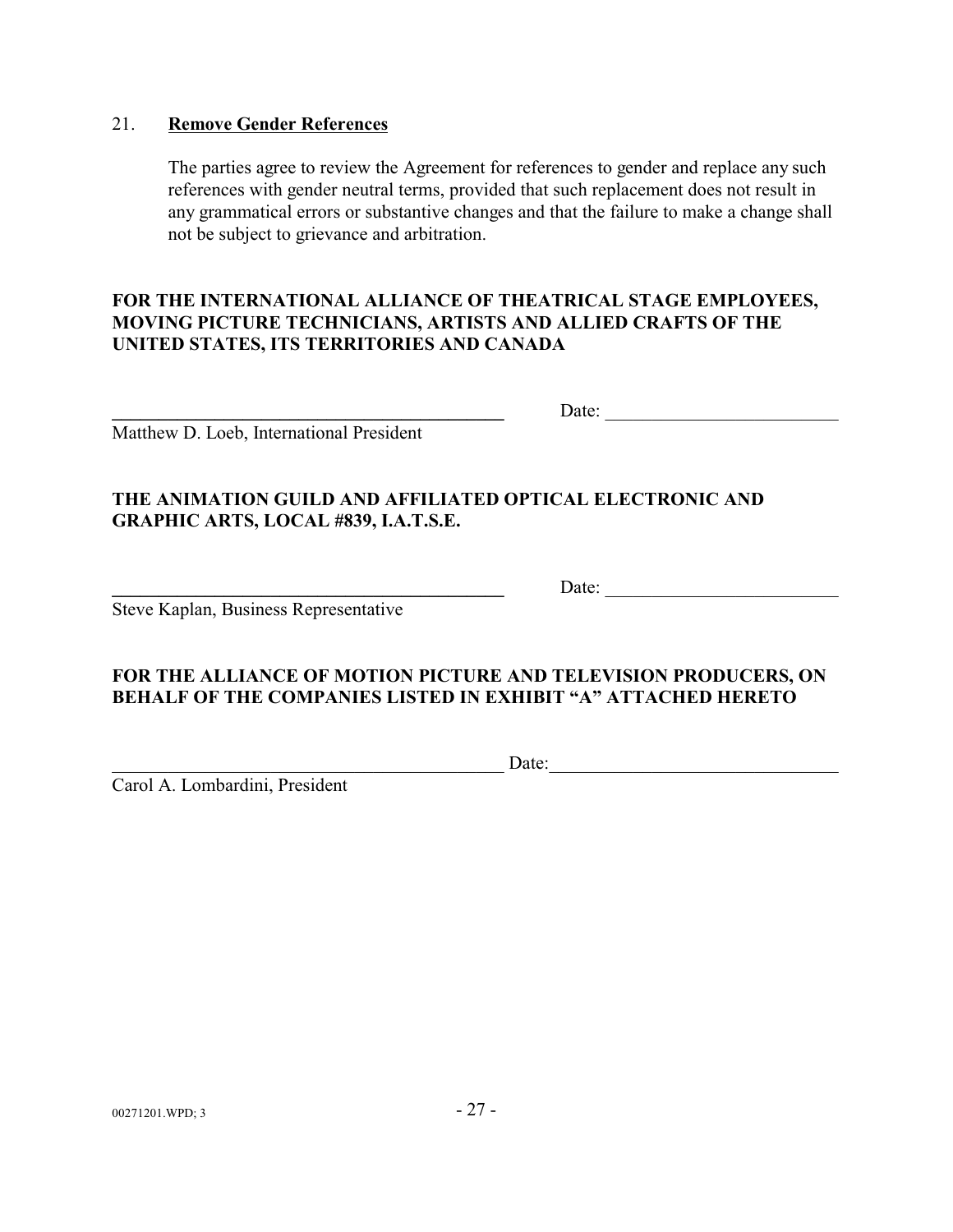#### **EXHIBIT "A" Companies Represented by the AMPTP in the 2021 Local #839 Negotiations**

4 th Floor Productions, Inc.

ABC Signature, LLC fka Touchstone Television Productions, LLC Adelaide Productions, Inc. Air Raid Productions, LLC Alien Animation, LLC American Animation Institute, Inc. Animal Head Animation, LLC Animated Productions Inc. Applause Productions, LLC Apple Studios LLC

Bento Box Animation, LLC Big Indie Pictures, Inc. Bird City, LLC

Cartoon Network Studios, Inc. Corporate Management Solutions, Inc. DBA CMS Productions Chuck Productions, Inc. Cranetown Media LLC CRD Productions, Inc.

Disney Television Animation Doniley, LLC DreamWorks Animation L.L.C. DreamWorks Animation Television, LLC

Eye Animation Productions Inc.

Fox Animation Los Angeles, Inc. Fox Sidecar Animation, LLC Fox Television Animation, Inc.

Good Dreams, LLC

Kapital Productions, LLC Katy Mac Session Productions, Inc. LD Productions, LLC Legendary Features Productions US, LLC Legendary Pictures Productions, LLC Legendary Television Animation, LLC Marvel Film Productions, LLC Metro-Goldwyn-Mayer Animation Inc. Minim Productions, Inc. Muddy Water Entertainment, Inc.

Netflix Animation, LLC Next Step Productions LLC

Obelisk Productions, Inc. Odd Planet, LLC

Partricks Road Productions II, Inc.

Robin Red Breast, Inc. Rough Draft Studios, Inc. Rutherford Bench Productions, Inc.

Shawndan Animation, Inc. Solar Opposites LLC STX Animation, LLC

Tomorrow Friends LLC Turner 1050 Productions, Inc.

Universal Animation Studios LLC Universal City Studios LLC

Walt Disney Pictures Warner Bros. Animation Inc. Warner Specialty Productions Inc. Williams Street Productions, LLC Woodridge Productions LLC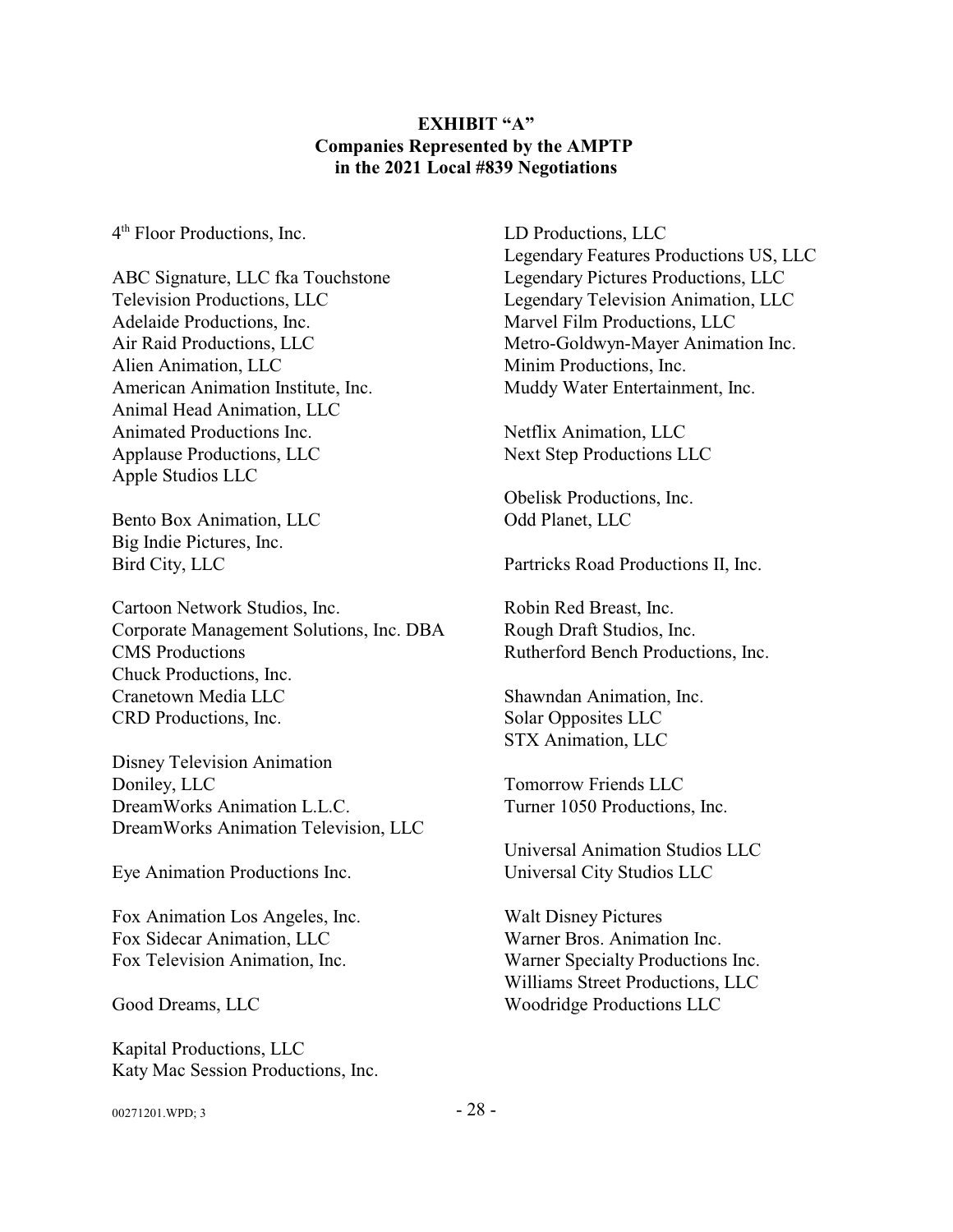## **EXHIBIT 1 – Sideletter E (Item 8)**

The below chart sets forth the implementation of the new progressions for current employees employed as CGI Animator/Modeler and Production Technical Director under the current Sideletter E.

|                                        | <b>Agreed-upon Implementation of New</b><br><b>Classifications for Current Employees</b>                                                                                                                                  |
|----------------------------------------|---------------------------------------------------------------------------------------------------------------------------------------------------------------------------------------------------------------------------|
| <b>CGI Animator/Modeler 1 or</b>       |                                                                                                                                                                                                                           |
| <b>Production Technical Director 1</b> |                                                                                                                                                                                                                           |
| 1st 18 months                          | Moves to Level 1 Journey on completion of the first<br>18-month period at Level 1.                                                                                                                                        |
| Journey                                | No change                                                                                                                                                                                                                 |
| <b>CGI Animator/Modeler 2 or</b>       |                                                                                                                                                                                                                           |
| <b>Production Technical Director 2</b> |                                                                                                                                                                                                                           |
| 1st 18 months                          | Moves to Level 2 Journey on completion of the first<br>18-month period at Level 2.                                                                                                                                        |
| Journey                                | No change                                                                                                                                                                                                                 |
| <b>CGI Animator/Modeler 3 or</b>       |                                                                                                                                                                                                                           |
| <b>Production Technical Director 3</b> |                                                                                                                                                                                                                           |
| 1st 18 months                          | No change                                                                                                                                                                                                                 |
| Journey                                | No change                                                                                                                                                                                                                 |
| <b>CGI Animator/Modeler 4 or</b>       |                                                                                                                                                                                                                           |
| <b>Production Technical Director 4</b> |                                                                                                                                                                                                                           |
| 1st 18 months                          | Moves to Level 3 1st 18 months on the later of (i) 6<br>months after the first Sunday following 30 days after<br>the AMPTP receives notice of ratification or (ii)<br>completion of the first 18-month period at Level 4. |
| Journey                                | Moves to Level 3 1st 18 months on the date that is 6<br>months after the first Sunday following 30 days after<br>the AMPTP receives notice of ratification                                                                |
| <b>CGI Animator/Modeler 5 or</b>       |                                                                                                                                                                                                                           |
| <b>Production Technical Director 5</b> |                                                                                                                                                                                                                           |
| 1st 18 months                          | Reclassified as Level 4 effective on 1st Sunday                                                                                                                                                                           |
| Journey                                | following receipt of notice of ratification; otherwise,<br>no change.                                                                                                                                                     |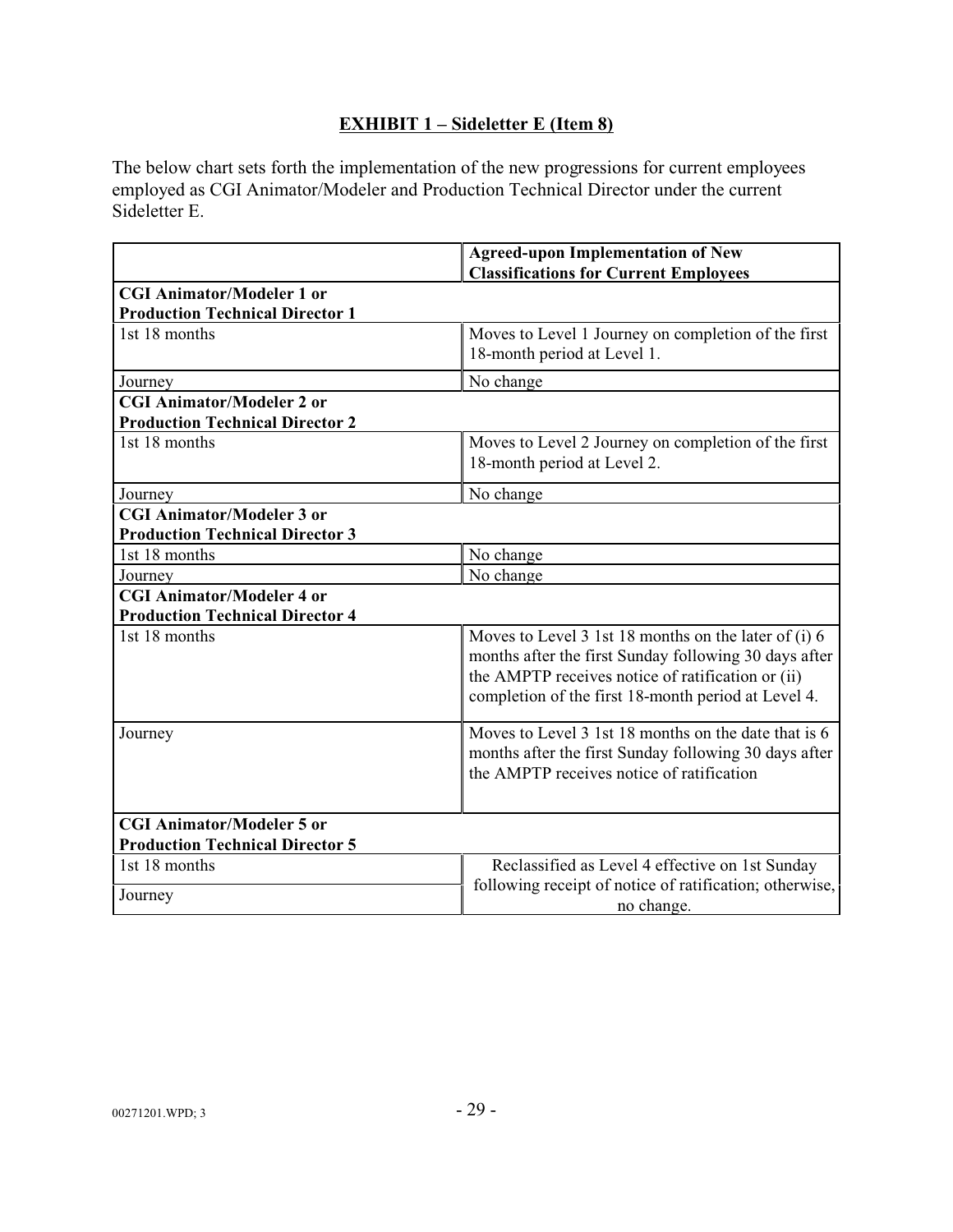### **EXHIBIT 2 - Examples of Grandfathering for "Animated High Budget SVOD Programs"**

## **Example 1:**

A license for an Animated High Budget SVOD series is first entered into on August 1, 2016.

- Season 1 is produced between August 1, 2016 and July 31, 2017;
- Season 2 is produced between August 1, 2017 and July 31, 2018;
- Season 3 is produced between August 1, 2018 and July 31, 2019;
- Season 4 is produced between August 1, 2019 and July 31, 2020;
- Season 5 is produced between August 1, 2020 and July 31, 2021;
- Season 6 is produced between August 1, 2021 and July 31, 2022;
- Season 7 is produced between August 1, 2022 and July 31, 2023;

In this example, the entire Animated High Budget SVOD series would remain grandfathered and subject to the terms of Sideletter N, "Productions Made for New Media" of the 2015 Local #839 Agreement, and not subject to Sideletter N, "Productions Made for New Media" of the 2021 Local #839 Agreement, except that the minimum wage and fringe rates shall be subject to the general increases negotiated during the 2021 negotiations.

## **Example 2:**

A license for an Animated High Budget SVOD series is first entered into on May 1, 2022.

- Season 1 is produced between August 1, 2022 and July 31, 2023;
- Season 2 is produced between August 1, 2023 and July 31, 2024;

Season 1 of the Animated High Budget SVOD series would be grandfathered and would be subject to the terms of Sideletter N, "Productions Made for New Media" of the 2018 Local #839 Agreement, except that the minimum wage and fringe rates shall be subject to the general increases negotiated during the 2021 negotiations.

Season 2 of the Animated High Budget SVOD series would not be grandfathered and would be subject to the changes reflected in the Producers' High Budget SVOD Chart re Episodic Series and Mini-Series dated March 14, 2022.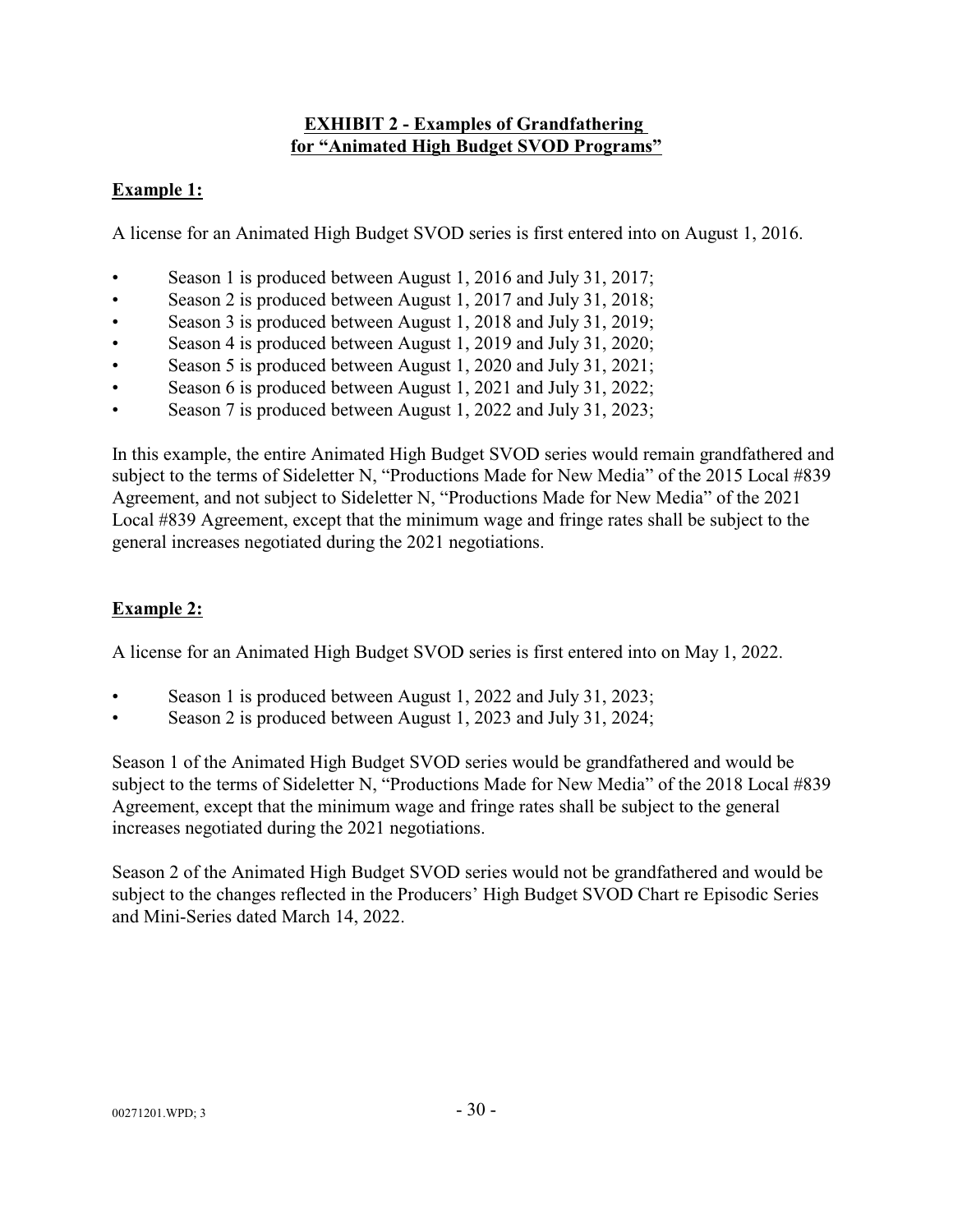## **Example 3:**

A license for an Animated High Budget SVOD series is first entered into on August 1, 2022.

- Season 1 is produced between August 1, 2022 and July 31, 2023;
- Season 2 is produced between August 1, 2023 and July 31, 2024;

Both seasons 1 and 2 of the Animated High Budget SVOD series would be subject to the changes reflected in the Producers' High Budget SVOD Chart re Episodic Series and Mini-Series dated March 14, 2022.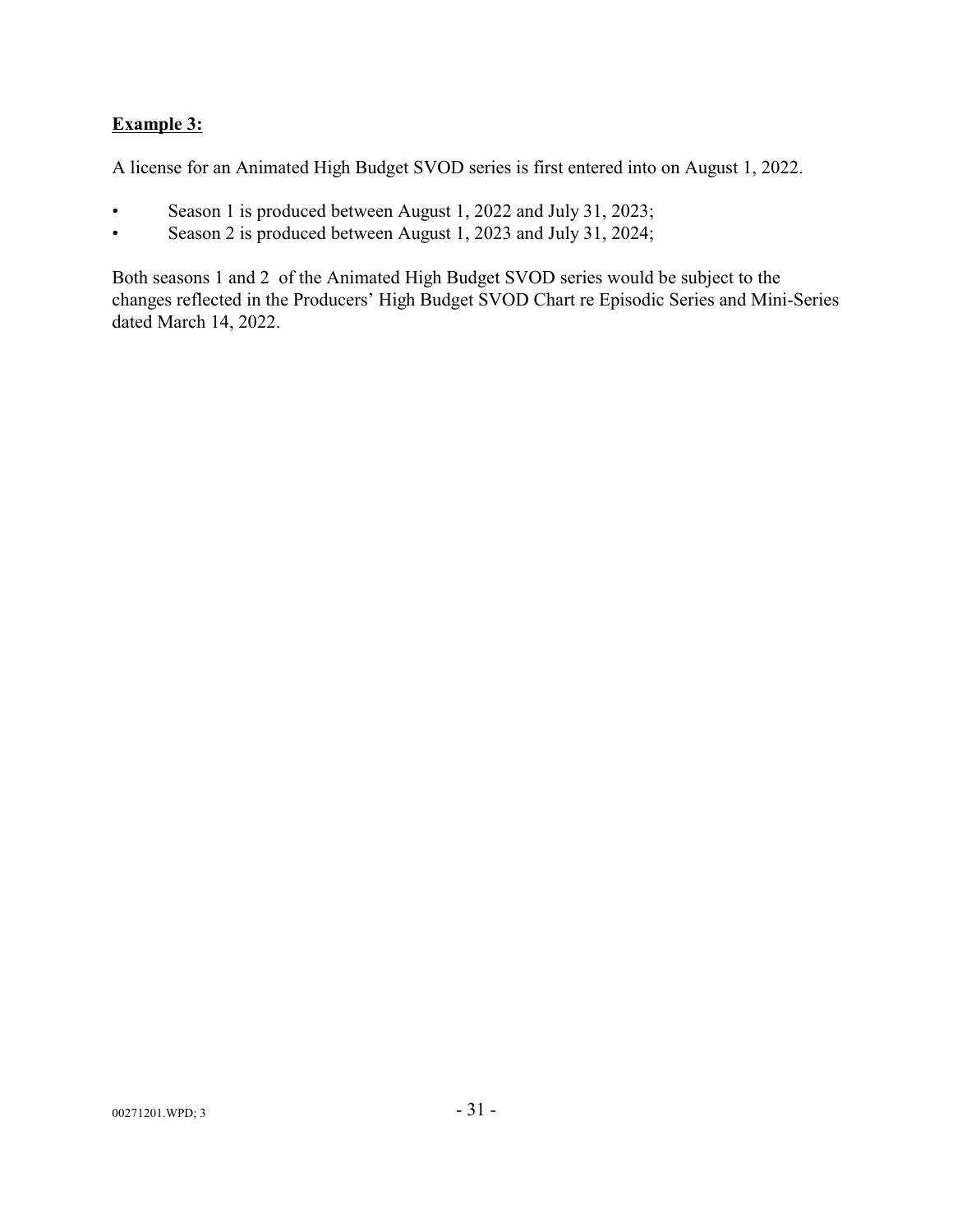#### **HB SVOD Series and Mini-Series - The Animation Guild, Local #839**

Changes to rates or terms and conditions apply only to High Budget SVOD series or mini-series subject to a license agreement entered into on or after August 1, 2022 (or, in the absence of a license agreement, a series for which the production animation of the first episode or part, as applicable, commences on or after August 1, 2022).

|                        |                 |                                                         | Current                                       |                                            |
|------------------------|-----------------|---------------------------------------------------------|-----------------------------------------------|--------------------------------------------|
|                        | <b>Platform</b> | <b>Budget</b>                                           | (2018 Local #839 Agreement)                   | 2021 Local #839 Agreement                  |
| <b>Episodic Series</b> |                 |                                                         |                                               |                                            |
| 20-35 Mins. +          | <b>Made for</b> | Tier 1                                                  | 1st season - TV rates 1x back;                | No change                                  |
|                        | $20M+$          | (\$1,591,350* or more)                                  | no unworked holiday pay;                      |                                            |
|                        | subscribers     |                                                         | no vacation                                   |                                            |
|                        |                 |                                                         | 2nd season - TV rates 1x back; 50% unworked   |                                            |
|                        |                 |                                                         | holiday pay;                                  |                                            |
|                        |                 |                                                         | 50% vacation                                  |                                            |
|                        |                 |                                                         | 3rd season - TV rates;                        |                                            |
|                        |                 |                                                         | 100% unworked holiday pay; 100% vacation      |                                            |
|                        |                 |                                                         |                                               |                                            |
|                        |                 | Tier 2                                                  | 1st season - TV rates reduced by 15%; no      | 1st season - TV rates 2x back;             |
|                        |                 | $(\frac{2583,495*}{2500,000} - \frac{251,591,350*}{2})$ | unworked holiday pay;                         | no unworked holiday pay;                   |
|                        |                 |                                                         | no vacation                                   | no vacation                                |
|                        |                 |                                                         | 2nd season - TV rates 1x back;                | 2nd/subseq. seasons - no change to current |
|                        |                 |                                                         | no unworked holiday pay;                      |                                            |
|                        |                 |                                                         | no vacation                                   |                                            |
|                        |                 |                                                         | 3rd season - TV rates 1x back; 50% unworked   |                                            |
|                        |                 |                                                         | holiday pay;                                  |                                            |
|                        |                 |                                                         | 50% vacation                                  |                                            |
|                        |                 |                                                         | 4th/subseq. seasons - TV rates; 100% unworked |                                            |
|                        |                 |                                                         | holiday pay; 100% vacation                    |                                            |
|                        |                 |                                                         |                                               |                                            |
|                        |                 |                                                         |                                               |                                            |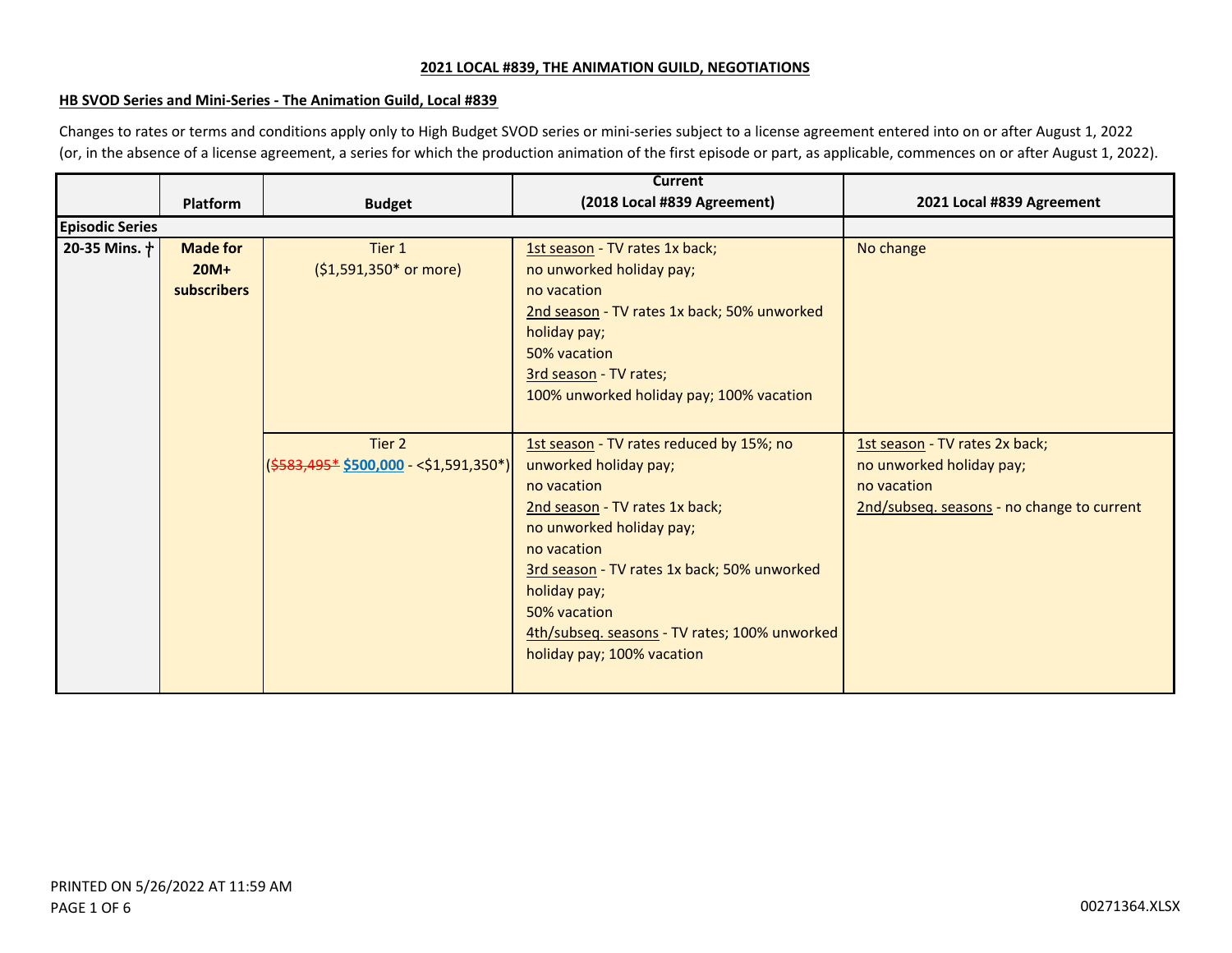#### **HB SVOD Series and Mini-Series - The Animation Guild, Local #839**

Changes to rates or terms and conditions apply only to High Budget SVOD series or mini-series subject to a license agreement entered into on or after August 1, 2022 (or, in the absence of a license agreement, a series for which the production animation of the first episode or part, as applicable, commences on or after August 1, 2022).

|                        |                      |                                                                                                       | Current                                                                                                                                                                                                                                                                         |                                                                                                                                                                                                                                                                                                                                                                                                                            |
|------------------------|----------------------|-------------------------------------------------------------------------------------------------------|---------------------------------------------------------------------------------------------------------------------------------------------------------------------------------------------------------------------------------------------------------------------------------|----------------------------------------------------------------------------------------------------------------------------------------------------------------------------------------------------------------------------------------------------------------------------------------------------------------------------------------------------------------------------------------------------------------------------|
|                        | Platform             | <b>Budget</b>                                                                                         | (2018 Local #839 Agreement)                                                                                                                                                                                                                                                     | 2021 Local #839 Agreement                                                                                                                                                                                                                                                                                                                                                                                                  |
| <b>Episodic Series</b> |                      |                                                                                                       |                                                                                                                                                                                                                                                                                 |                                                                                                                                                                                                                                                                                                                                                                                                                            |
| 20-35 Mins. +          | <b>Made for</b>      | Tier 1                                                                                                | 1st season - TV rates reduced by 15%; no                                                                                                                                                                                                                                        | \$4M** or more:                                                                                                                                                                                                                                                                                                                                                                                                            |
| (continued)            | $20M$<br>subscribers | (\$1,591,350* or more)<br>Tier 2<br>$(\frac{2583}{495} \cdot \frac{5500}{100} - \frac{51}{591}350^*)$ | unworked holiday pay;<br>no vacation<br>2nd season - TV rates 1x back;<br>no unworked holiday pay;<br>no vacation<br>3rd season - TV rates 1x back; 50% unworked<br>holiday pay;<br>50% vacation<br>4th/subseq. seasons - TV rates; 100% unworked<br>holiday pay; 100% vacation | 1st season - TV rates 1x back;<br>no unworked holiday pay;<br>no vacation;<br>2nd season - TV rates 1x back rates; 50%<br>unworked holiday pay; 50% vacation;<br>3rd/subseq. seasons - TV rates; 100% unworked<br>holiday pay; 100% vacation<br>$$1,591,350*-<$4M**$ :<br>1st season - TV rates 2x back;<br>no unworked holiday pay;<br>no vacation;<br>2nd/subseq. seasons - no change to current<br>no change to current |

ⴕ *It is understood that two (2) eleven (11) minute segments produced for and initially exhibited as a unit qualify as an Animated HB SVOD Program, provided that the combined budget of the segments meets the "high budget" threshold.*

*\* Budget threshold subject to general wage increases in each year of the Agreement starting on August 1, 2021*

*\*\*Budget threshold subject to general wage increases in each year of the Agreement starting on July 30, 2023*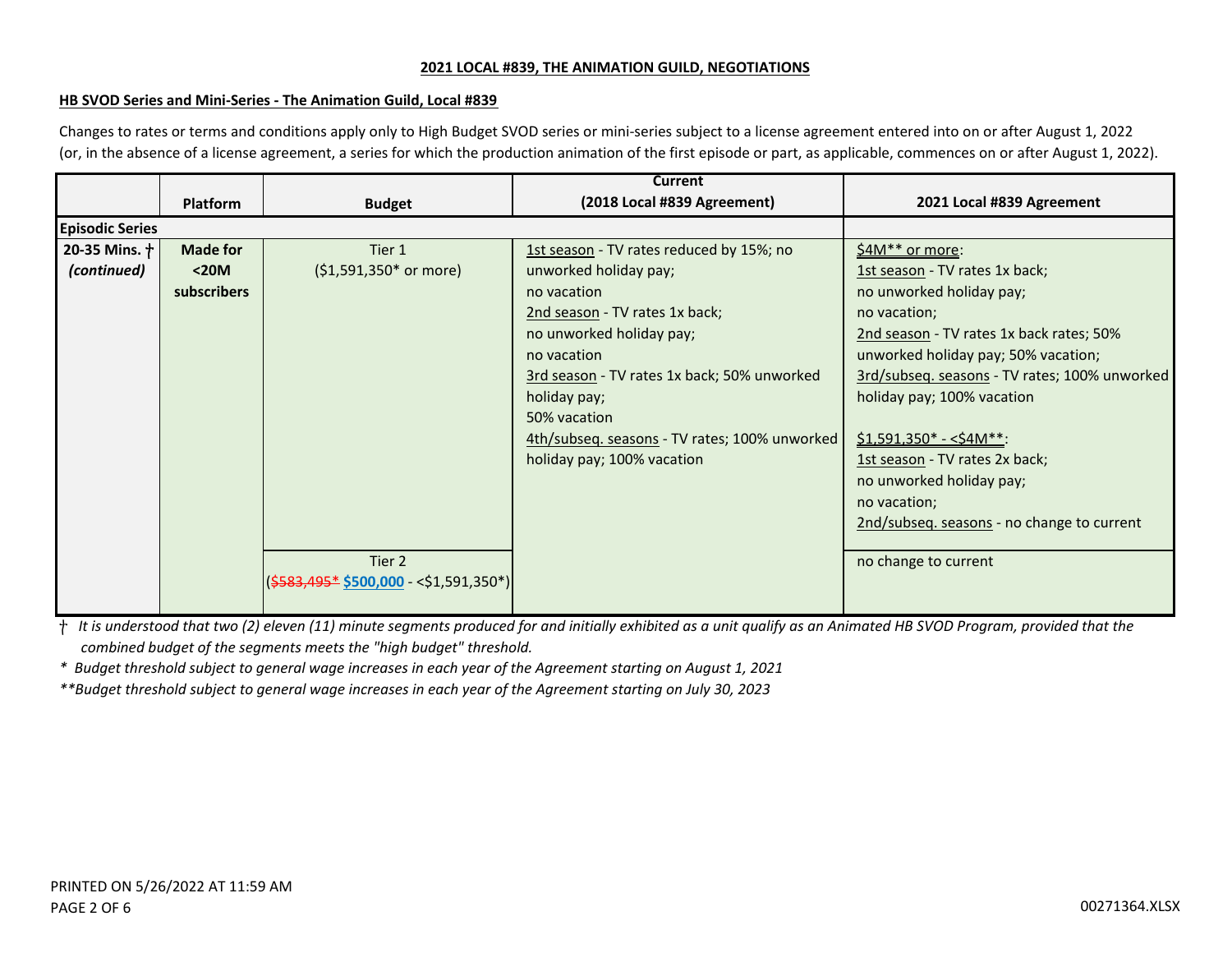#### **HB SVOD Series and Mini-Series - The Animation Guild, Local #839**

Changes to rates or terms and conditions apply only to High Budget SVOD series or mini-series subject to a license agreement entered into on or after August 1, 2022 (or, in the absence of a license agreement, a series for which the production animation of the first episode or part, as applicable, commences on or after August 1, 2022).

|                        |                 |                            | Current                                       |                                            |
|------------------------|-----------------|----------------------------|-----------------------------------------------|--------------------------------------------|
|                        | Platform        | <b>Budget</b>              | (2018 Local #839 Agreement)                   | 2021 Local #839 Agreement                  |
| <b>Episodic Series</b> |                 |                            |                                               |                                            |
| 36-65 Minutes          | <b>Made for</b> | Tier 1                     | 1st season - TV rates 1x back;                | No change                                  |
|                        | $20M+$          | (\$3,800,000 or more)      | no unworked holiday pay;                      |                                            |
|                        | subscribers     |                            | no vacation                                   |                                            |
|                        |                 |                            | 2nd season - TV rates 1x back; 50% unworked   |                                            |
|                        |                 |                            | holiday pay;                                  |                                            |
|                        |                 |                            | 50% vacation                                  |                                            |
|                        |                 |                            | 3rd season - TV rates;                        |                                            |
|                        |                 |                            | 100% unworked holiday pay; 100% vacation      |                                            |
|                        |                 | Tier 2                     | 1st season - TV rates reduced by 15%; no      | 1st season - TV rates 2x back;             |
|                        |                 | (\$2,500,000 \$1,750,000 - | unworked holiday pay;                         | no unworked holiday pay;                   |
|                        |                 | $<$ \$3,800,000)           | no vacation                                   | no vacation                                |
|                        |                 |                            | 2nd season - TV rates 1x back;                | 2nd/subseq. seasons - no change to current |
|                        |                 |                            | no unworked holiday pay;                      |                                            |
|                        |                 |                            | no vacation                                   |                                            |
|                        |                 |                            | 3rd season - TV rates 1x back; 50% unworked   |                                            |
|                        |                 |                            | holiday pay;                                  |                                            |
|                        |                 |                            | 50% vacation                                  |                                            |
|                        |                 |                            | 4th/subseq. seasons - TV rates; 100% unworked |                                            |
|                        |                 |                            | holiday pay; 100% vacation                    |                                            |
|                        |                 |                            |                                               |                                            |
|                        |                 |                            |                                               |                                            |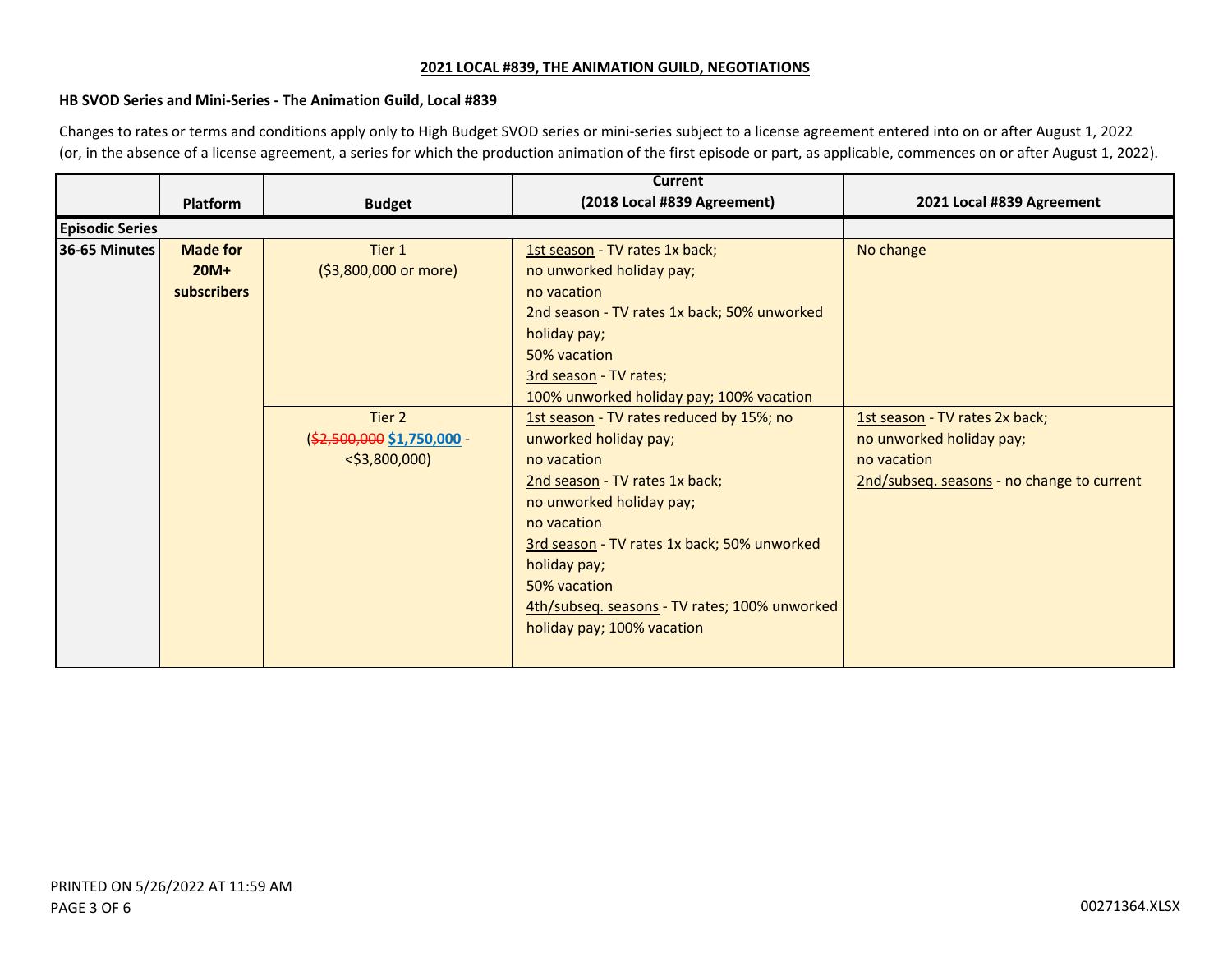#### **HB SVOD Series and Mini-Series - The Animation Guild, Local #839**

Changes to rates or terms and conditions apply only to High Budget SVOD series or mini-series subject to a license agreement entered into on or after August 1, 2022 (or, in the absence of a license agreement, a series for which the production animation of the first episode or part, as applicable, commences on or after August 1, 2022).

|                                     |                                         |                                                          | <b>Current</b>                                                                                                                                                                                                                                                                                                              |                                                                                                                                                                                                                                                                                                                            |
|-------------------------------------|-----------------------------------------|----------------------------------------------------------|-----------------------------------------------------------------------------------------------------------------------------------------------------------------------------------------------------------------------------------------------------------------------------------------------------------------------------|----------------------------------------------------------------------------------------------------------------------------------------------------------------------------------------------------------------------------------------------------------------------------------------------------------------------------|
|                                     | <b>Platform</b>                         | <b>Budget</b>                                            | (2018 Local #839 Agreement)                                                                                                                                                                                                                                                                                                 | 2021 Local #839 Agreement                                                                                                                                                                                                                                                                                                  |
| <b>Episodic Series</b>              |                                         |                                                          |                                                                                                                                                                                                                                                                                                                             |                                                                                                                                                                                                                                                                                                                            |
| <b>36-65 Minutes</b><br>(continued) | <b>Made for</b><br>$20M$<br>subscribers | Tier 1<br>(\$3,800,000 or more)                          | 1st season - TV rates reduced by 15%; no<br>unworked holiday pay;<br>no vacation<br>2nd season - TV rates 1x back;<br>no unworked holiday pay;<br>no vacation<br>3rd season - TV rates 1x back; 50% unworked<br>holiday pay;<br>50% vacation<br>4th/subseq. seasons - TV rates; 100% unworked<br>holiday pay; 100% vacation | \$8.0M** or more:<br>1st season - TV rates 1x back;<br>no unworked holiday pay;<br>no vacation;<br>2nd season - TV rates 1x back rates; 50%<br>unworked holiday pay; 50% vacation;<br>3rd/subseq. seasons - TV rates; 100% unworked<br>holiday pay; 100% vacation<br>$$3.8M - $8.0M$ **:<br>1st season - TV rates 2x back; |
|                                     |                                         | Tier 2<br>(\$2,500,000 \$1,750,000 -<br>$<$ \$3,800,000) |                                                                                                                                                                                                                                                                                                                             | no unworked holiday pay;<br>no vacation;<br>2nd/subseq. seasons - no change to current<br>no change to current                                                                                                                                                                                                             |

*\* Budget threshold subject to general wage increases in each year of the Agreement starting on August 1, 2021*

*\*\*Budget threshold subject to general wage increases in each year of the Agreement starting on July 30, 2023*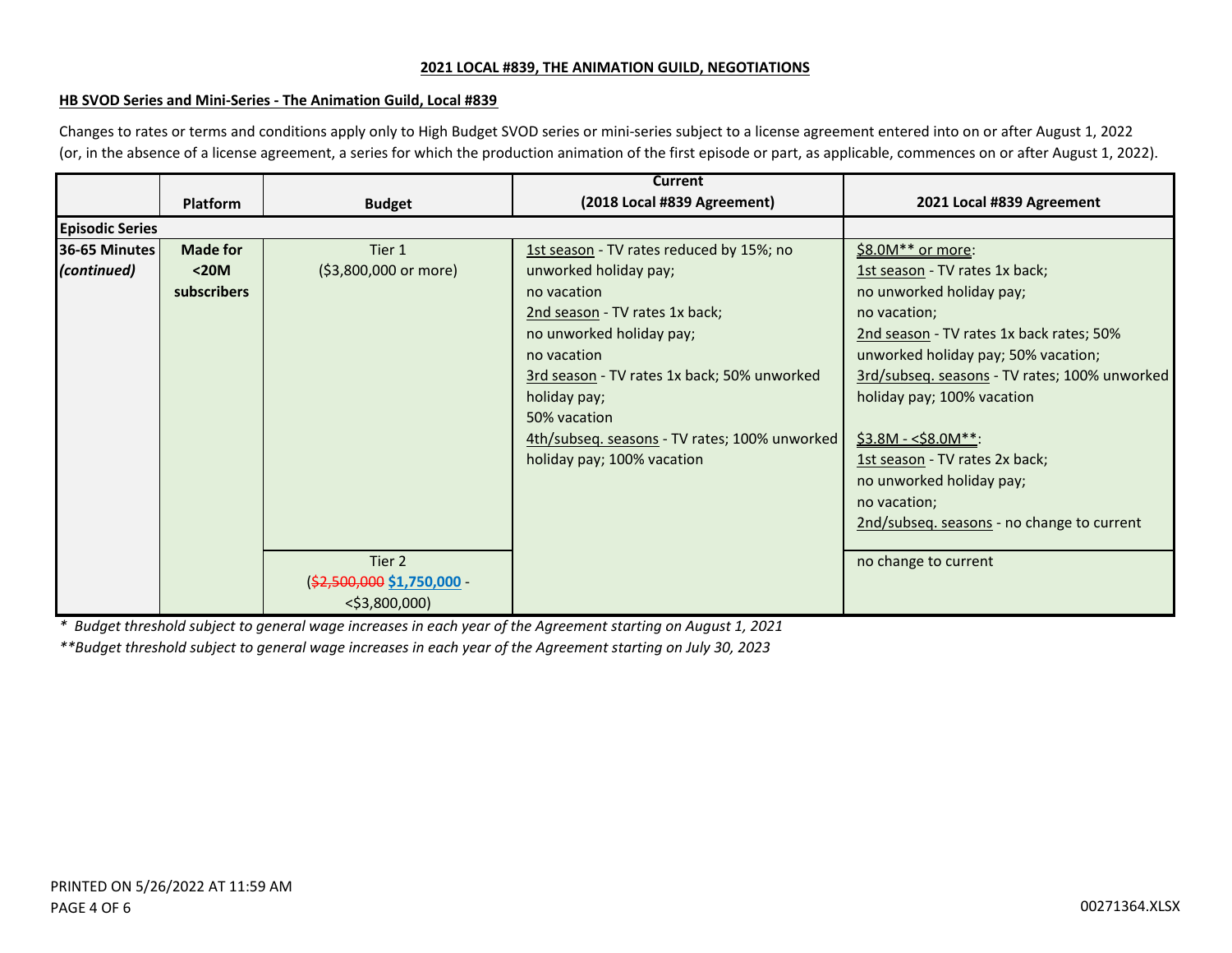#### **HB SVOD Series and Mini-Series - The Animation Guild, Local #839**

Changes to rates or terms and conditions apply only to High Budget SVOD series or mini-series subject to a license agreement entered into on or after August 1, 2022 (or, in the absence of a license agreement, a series for which the production animation of the first episode or part, as applicable, commences on or after August 1, 2022).

|                    |                    |                                       | <b>Current</b>              |                                          |
|--------------------|--------------------|---------------------------------------|-----------------------------|------------------------------------------|
|                    | <b>Platform</b>    | <b>Budget</b>                         | (2018 Local #839 Agreement) | 2021 Local #839 Agreement                |
| <b>Mini-Series</b> |                    |                                       |                             |                                          |
| <66 Minutes        | <b>Made for</b>    | \$1,591,350* or more                  | TV rates 1x back;           | No change                                |
|                    | $20M+$             | for $20-35$ min./                     | no unworked holiday pay;    |                                          |
|                    | <b>subscribers</b> | \$3.8M or more for 36-65 min.         | no vacation                 |                                          |
|                    |                    | \$583,495* \$500,000 - < \$1,591,350* | TV rates reduced by 15%;    | TV rates 2x back;                        |
|                    |                    | for 20-35 min./\$2.5M \$1.75M -       | no unworked holiday pay;    | no unworked holiday pay;                 |
|                    |                    | <\$3.8M for 36-65 min.                | no vacation                 | no vacation                              |
|                    | <b>Made for</b>    | \$1,591,350* or more for              | TV rates reduced by 15%;    | \$8.0M** or more: TV rates 1x back; no   |
|                    | $<$ 20M            | 20-35 min./                           | no unworked holiday pay;    | unworked holiday pay; no vacation        |
|                    | <b>subscribers</b> | \$3.8M or more for 36-65 min.         | no vacation                 |                                          |
|                    |                    | \$583,495* \$500,000 - < \$1,591,350* |                             | Less than \$8.0M**: TV rates 2x back; no |
|                    |                    | for 20-35 min./\$2.5M \$1.75M -       |                             | unworked holiday pay; no vacation        |
|                    |                    | <\$3.8M for 36-65 min.                |                             |                                          |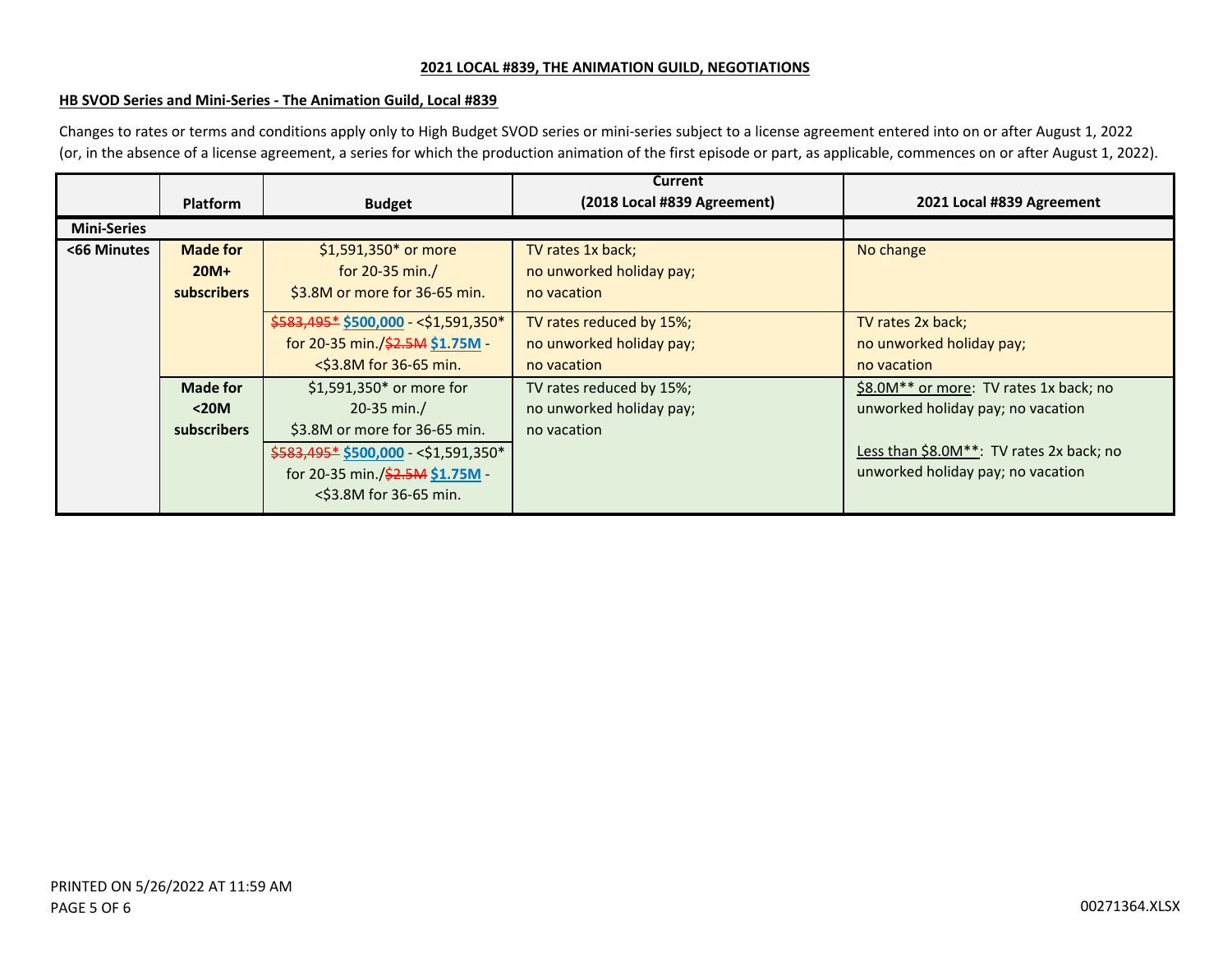#### **HB SVOD Series and Mini-Series - The Animation Guild, Local #839**

Changes to rates or terms and conditions apply only to High Budget SVOD series or mini-series subject to a license agreement entered into on or after August 1, 2022 (or, in the absence of a license agreement, a series for which the production animation of the first episode or part, as applicable, commences on or after August 1, 2022).

|                         | <b>Platform</b>                                 | <b>Budget</b>        | <b>Current</b><br>(2018 Local #839 Agreement)                       | 2021 Local #839 Agreement                                                                                                                                        |
|-------------------------|-------------------------------------------------|----------------------|---------------------------------------------------------------------|------------------------------------------------------------------------------------------------------------------------------------------------------------------|
| Mini-Series (continued) |                                                 |                      |                                                                     |                                                                                                                                                                  |
| 66+ Minutes             | <b>Made for</b><br>$20M+$<br><b>subscribers</b> | $>$ \$4M/part        | TV rates reduced by 15%;<br>no unworked holiday pay;<br>no vacation | No change                                                                                                                                                        |
|                         |                                                 | $$3.0M - $4.0M/part$ |                                                                     |                                                                                                                                                                  |
|                         | <b>Made for</b><br>$20M$<br>subscribers         | $>$ \$4M/part        | TV rates reduced by 15%;<br>no unworked holiday pay;<br>no vacation | \$9.5M** or more: TV rates 1x back; no<br>unworked holiday pay; no vacation<br>$>56.0M^{**} - <59.5M^{**}$ : TV 2x back; no<br>unworked holiday pay; no vacation |
|                         |                                                 | \$3.0M - \$4.0M/part |                                                                     | \$3.0M - \$6.0M**: no change                                                                                                                                     |

*\* Budget threshold subject to general wage increases in each year of the Agreement starting on August 1, 2021*

*\*\*Budget threshold subject to general wage increases in each year of the Agreement starting on July 30, 2023*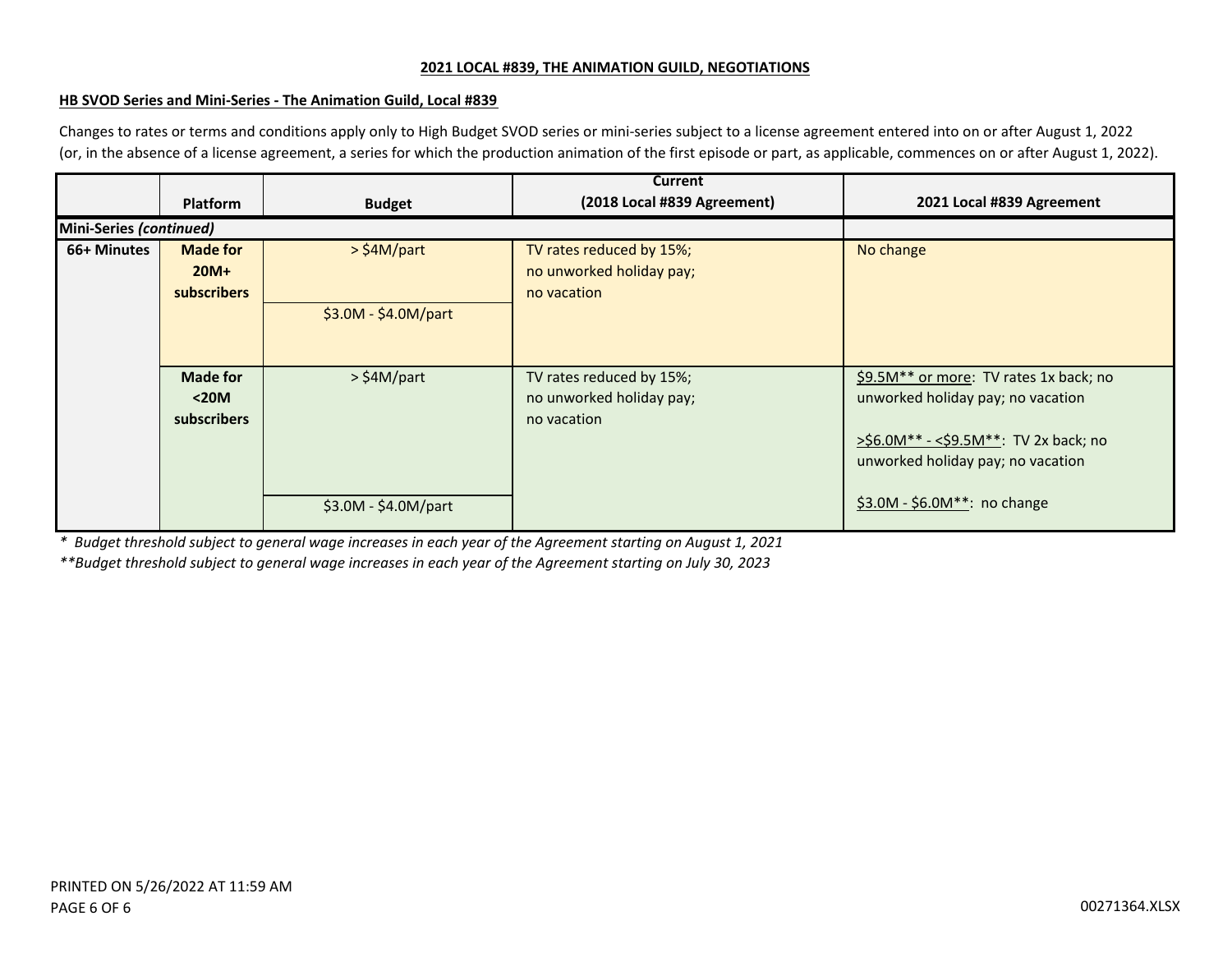#### **Comparison re Rates and Terms and Conditions for One-Time High Budget SVOD Programs**

#### **One-Time High Budget SVOD Programs - The Animation Guild, Local #839**

Changes to rates or terms and conditions apply only to High Budget SVOD Programs subject to a license agreement entered into on or after August 1, 2022 (or, in the absence of a license agreement, the production animation of which commences on or after August 1, 2022).

|               |                                                          |               | Current                                          |                           |
|---------------|----------------------------------------------------------|---------------|--------------------------------------------------|---------------------------|
|               |                                                          | <b>Budget</b> | (2018 Local #839 Agreement)                      | 2021 Local #839 Agreement |
| <66 Minutes   | Paragraph 4(a) of NM SL -                                | n/a           | TV rates 1x back;                                | No change                 |
| (not pilot)   | Tier 1 made for 20M+ subs.                               |               | no unworked holiday;                             |                           |
|               |                                                          |               | no vacation                                      |                           |
|               | Paragraph (4(b) of NM SL -                               | n/a           | TV rates reduced by 15%;                         | No change                 |
|               | Tier 2 made for 20M+ subscribers;                        |               | no unworked holiday;                             |                           |
|               | all programs made for <20M subs.                         |               | no vacation                                      |                           |
|               |                                                          |               |                                                  |                           |
|               |                                                          |               |                                                  |                           |
| 66-84 Minutes | Paragraph (4(a) of NM SL -                               | n/a           | TV rates reduced by 15%;                         | No change                 |
| (not pilot)   | Tier 1 made for 20M+ subs.                               |               | no unworked holiday;                             |                           |
|               |                                                          |               | no vacation                                      |                           |
|               | Paragraph (4(b) of NM SL -                               | n/a           | TV rates reduced by 15%;                         | No change                 |
|               | Tier 2 made for 20M+ subscribers;                        |               | no unworked holiday;                             |                           |
|               | all programs made for <20M subs.                         |               | no vacation                                      |                           |
|               |                                                          |               |                                                  |                           |
|               |                                                          |               |                                                  |                           |
| 85-95 Minutes | Paragraph (4(a) of NM SL -<br>Tier 1 made for 20M+ subs. | $<$ \$30M*    | TV rates reduced by 15%;<br>no unworked holiday; | No change                 |
| (not pilot)   |                                                          |               |                                                  |                           |
|               |                                                          | $>=$ \$30M*   | no vacation                                      | TV rates 2x back;         |
|               |                                                          |               |                                                  | no unworked holiday;      |
|               |                                                          |               |                                                  | no vacation               |
|               | Paragraph (4(b) of NM SL -                               | $<$ \$30M*    | TV rates reduced by 15%;                         | No change                 |
|               | Tier 2 made for 20M+ subscribers;                        |               | no unworked holiday;                             |                           |
|               | all programs made for <20M subs.                         | $>=$ \$30M*   | no vacation                                      | TV rates 2x back;         |
|               |                                                          |               |                                                  | no unworked holiday;      |
|               |                                                          |               |                                                  | no vacation               |